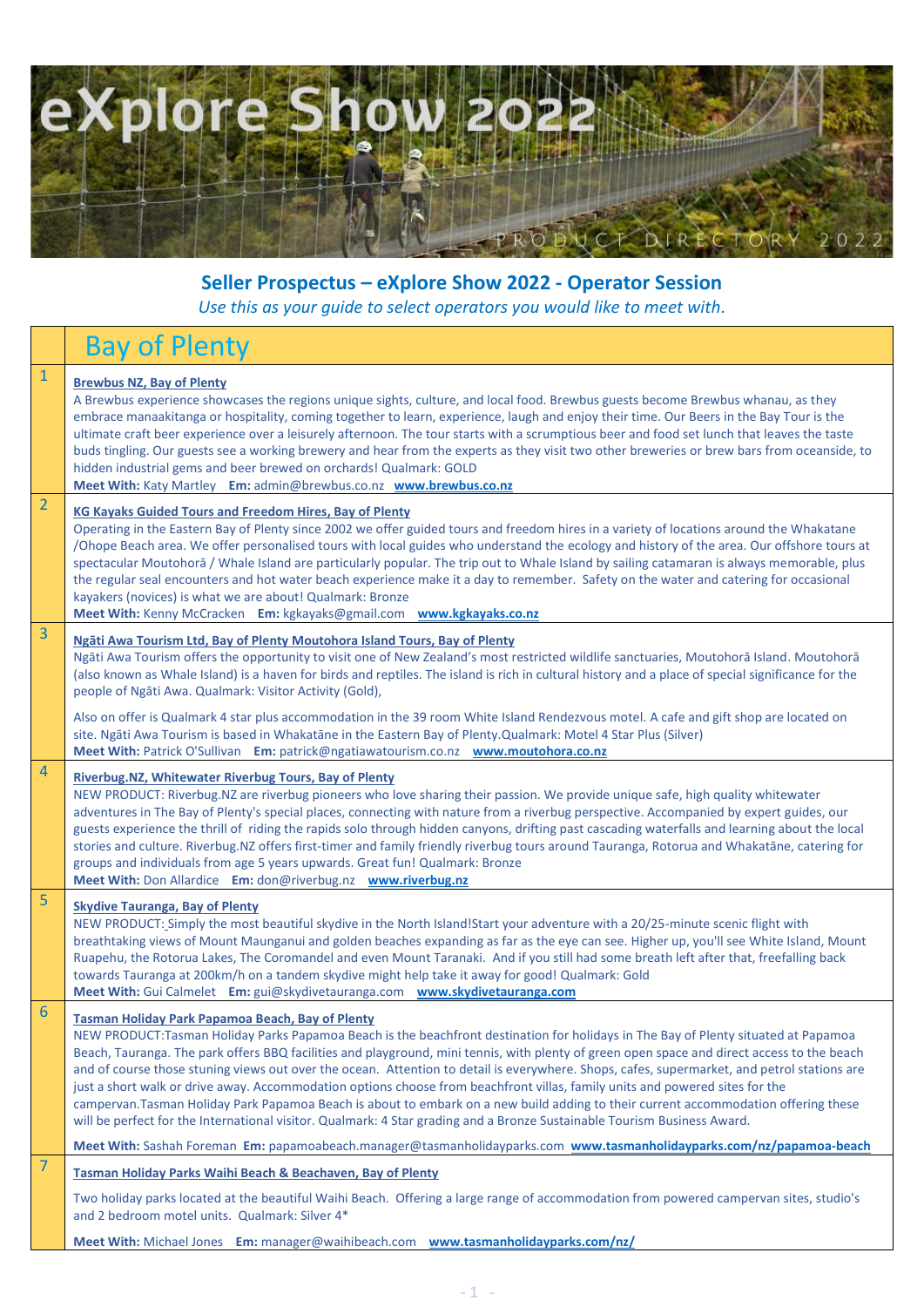| $\boldsymbol{8}$ | <b>Travel Ed, Bay of Plenty</b><br>NEW PRODUCT:Māori context experiences along the Bay of Plenty coastline (Te Moana a Toi). Local Māori guides take travelers through the<br>historical and cultural journey of our ancestors. We visit amazing taonga (ancestral treasures) that leave travelers wanting more. Your guides<br>practice the importance of manaakitanga, central to the care for manuhiri (visitors). Traditionally, tangata whenua (hosts) must ensure<br>manuhiri do not leave dissatisfied. Qualmark: Bronze                      |
|------------------|------------------------------------------------------------------------------------------------------------------------------------------------------------------------------------------------------------------------------------------------------------------------------------------------------------------------------------------------------------------------------------------------------------------------------------------------------------------------------------------------------------------------------------------------------|
|                  | Meet With: Les Millard Em: les@traveled.co.nz www.traveled.co.nz                                                                                                                                                                                                                                                                                                                                                                                                                                                                                     |
| 9                | <b>Trinity Wharf Tauranga, Bay of Plenty</b>                                                                                                                                                                                                                                                                                                                                                                                                                                                                                                         |
|                  | Welcome to Trinity Wharf Tauranga, a premium over-water 123 room hotel, perfect for the international visitor with plenty of parking and<br>an easy 5 minute walk to the Tauranga CBD. Trinity Wharf was built on three piers that stretch out and over the water's edge, with<br>panoramic water views framed by floor to ceiling glass, that bring the tranquil elements of the outside world in. Offering a selection of<br>different styles of rooms to suit all visitors.                                                                       |
| 10               | Meet With: Iain Griffin Em: sales@trinitywharf.co.nz www.trinitywharf.co.nz                                                                                                                                                                                                                                                                                                                                                                                                                                                                          |
|                  | <b>V8 Trike Tours, Bay of Plenty</b><br>NEW PRODUCT:Let your International clients enjoy a unique and thrilling experience on a V8 Chevrolet trike as we explore the beautiful Bay<br>of Plenty. Designed and built in New Zealand, our awesome trikes are powered by 5700cc Chevrolet motors. It's the ultimate in power and<br>excitement. With a low centre of gravity, our trikes provide a smooth ride with an impressive grip around corners. Registered as cars not<br>motorbikes therefore seatbelts are compulsory but no need for helmets. |
|                  | We offer a selection of different tours plus tailor made to suit the guests requirements. Suitable for ages 2yrs - 104!! Disabled, special needs<br>and those with learning difficulties catered for Travelers Choice Award Winner 2021, #1 TripAdvisor Qualmark: Bronze                                                                                                                                                                                                                                                                             |
|                  | Meet With: Nigel & Kathryn Busbridge Em: info@v8triketours.co.nz www.v8triketours.co.nz                                                                                                                                                                                                                                                                                                                                                                                                                                                              |
| 11               | <b>Waimarino Kayak Tours, Bay of Plenty</b><br>Waimarino was first established in 1975 by the current owners parents. In 2003 Blair Anderson purchased Waimarino and developed new<br>ventures- including Waimarino Kayak Tours. Waimarino Kayak Tours now operate in Tauranga and Rotorua, on The Wairoa River, Lake<br>McLaren and Lake Rotoiti. With the main operations still based in its original location Tauranga.                                                                                                                           |
|                  | Here in the Bay of Plenty the International visitor can enjoy a guided trip on Lake McLaren visiting the enchanting glow worm canyon with<br>experienced guides. Catering for 8 years and up, plus and for those less able Waimarino have the option of the big Kanu. This tour is<br>available for FIT and groups. Looking for something tailor made then chat to the team. Transport available to and from accommodation as<br>an added extra. Qualmark: Silver                                                                                    |
|                  | Meet With: Blair Anderson Em: blair@waimarino.com www.glowwormkayaking.com                                                                                                                                                                                                                                                                                                                                                                                                                                                                           |

|                | <b>Hamilton &amp; Waikato</b>                                                                                                                                                                                                                                                                                                                                                                                                                                                                                                                                                                                                                                                                                                                                                                       |
|----------------|-----------------------------------------------------------------------------------------------------------------------------------------------------------------------------------------------------------------------------------------------------------------------------------------------------------------------------------------------------------------------------------------------------------------------------------------------------------------------------------------------------------------------------------------------------------------------------------------------------------------------------------------------------------------------------------------------------------------------------------------------------------------------------------------------------|
| $\mathbf{1}$   | Caveworld/Footwhistle, Waikato<br>Operating in one of the largest cave systems in Waitomo we are a small family business, working extremely hard on providing a quality,<br>high value product and serving a niche not always catered for. As a small industry operator, we have for years focused on a sustainable low<br>volume high-value model. Private tours, small groups and photography tours are our specialty.<br>Meet With: Kyle Barnes Em: kyle@caveworld.co.nz Website: www.caveworld.co.nz                                                                                                                                                                                                                                                                                            |
|                | Castaways, Waikato<br>Situated on the wild coastal cliff tops of Karioitahi Beach on the west coast of Auckland, New Zealand, Castaways Resort is perfect for an<br>effortless escape, a one of a kind wedding location, or a distraction-free conference venue.<br>The newly renovated Castaways Restaurant & Bar offers relaxed a-la-carte dining 365 days a year, and Bersantai Day Spa can treat you to a<br>truly indulgent experience. Found on the northern tip of Waikato, all of this is within an hour's drive from the Auckland CBD or airport - so<br>close to Auckland, yet a true escape from the ordinary.<br>Meet With: Roger Taitt Em: roger@marsdengroup.co.nz Website: www.castaways.co.nz                                                                                       |
| 2              | <b>Cornerstone Alpaca Farm, Waikato</b><br>Your one stop - alpaca farm, cafe, shop and venue. A fun thing to do in Waikato and a great tourist attraction! Experience the kiwi alpaca<br>lifestyle. We enjoy welcoming visitors to our beautiful Waikato farm in picturesque Gordonton.<br>Meet our friendly alpacas on any of our Farm Tours, which can include walking and feeding these lovely gentle creatures. visit our Alpaca<br>Gift Shop and enjoy a bite from our onsite License Café. Our stunning barn, Granero, is available for functions and weddings.<br>The farm is conveniently located on a popular tourist route between Auckland and Rotorua. We're 1 hour from Auckland. Qualmark: Silver<br>Meet With: Sam Em: cornerstonepacas@gmail.com Website: www.cornerstonestud.co.nz |
| 3              | <b>Discover Waitomo, Waikato</b><br>Discover Waitomo Group is operated by Tourism Holdings Ltd and includes a number of iconic tourism products - Waitomo Glowworm<br>Caves, Ruakuri Cave, Aranui Cave and The Legendary Black Water Rafting Co.<br>Meet With: Michelle Jin Em: michelle.jin@thlonline.com Website: www.waitomo.com                                                                                                                                                                                                                                                                                                                                                                                                                                                                 |
| $\overline{4}$ | <b>Hamilton Gardens, Waikato</b><br>Hamilton Gardens is a living museum, telling the story of human civilisation through the development and changing purpose of gardens<br>and their connection to art, beliefs and lifestyles. Our Gardens Highlights tour is led by our volunteer guides who share the 'inside story' of<br>how the gardens has been transformed into an internationally significant garden. The gardens demonstrate the history, concept and<br>meaning of gardens from 2000 BC (new Ancient Egyptian Garden) to now (Concept Garden) and how our relationship with gardens have<br>changed during this 4000 year period. Qualmark: Gold<br>Meet With: Tamsin Webb Em: tamsin.webb@hcc.govt.nz Website: www.hamiltongardens.co.nz                                               |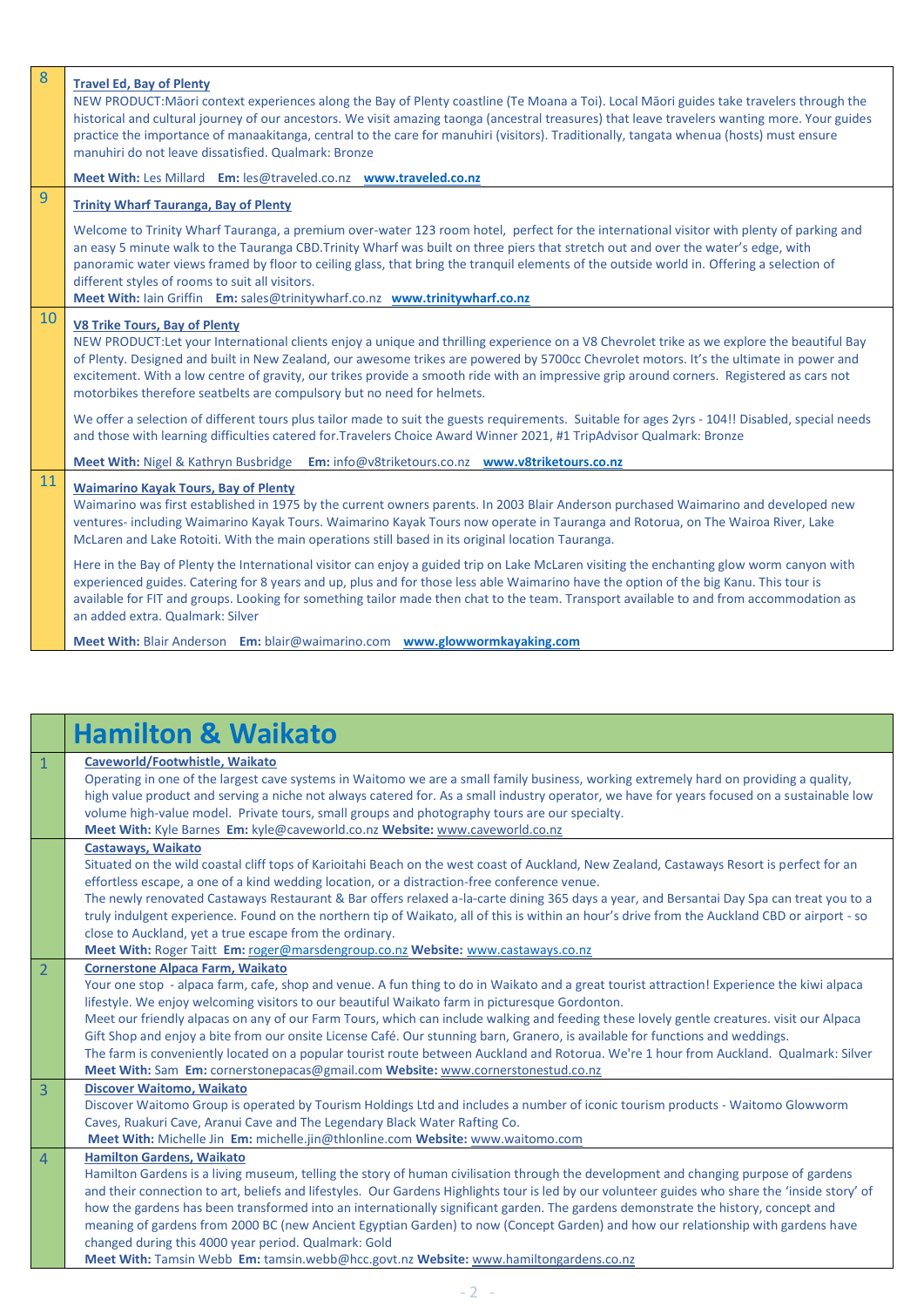| 5  | Hidden Lake Hotel and Apartments - Cambridge, Waikato                                                                                              |
|----|----------------------------------------------------------------------------------------------------------------------------------------------------|
|    | Contemporary. Rustic and unique accomodation in central Cambridge, Waikato. Beautiful luxury hotel and apartment accomodation that                 |
|    | opened in 2020 in the heart of the Waikato. Qualmark:4.5 stars                                                                                     |
|    | Meet With: Glenda Hamilton Em: glenda@hiddenlake.co.nz Website: www.hiddenlakehotel.co.nz                                                          |
| 6  | <b>Hobbiton Movie Set, Waikato</b>                                                                                                                 |
|    | The Hobbiton Movie Set tour is a visitor experience based at the original location where Hobbiton was created for the filming of The Lord          |
|    | of the Rings and The Hobbit films. In 2009 the set was rebuilt for the filming of the three films based on The Hobbit. Now the sets have           |
|    | been permanently constructed and a joint venture owned by Sir Peter Jackson and the Alexander family has been established to operate               |
|    | tours to the Hobbiton Movie Set. The farm is still run as a commercial operation by the Alexander family. Qualmark: Gold                           |
|    | Meet With: Henry Horne Em: henry@hobbitontours.com Website: www.hobbitontours.com                                                                  |
| 7  | Novotel & ibis Tainui Hamilton, Waikato                                                                                                            |
|    | Make yourself at home in international comfort at Novotel & ibis Tainui Hamilton. Make the most of your time in the region & stay close            |
|    | to all the must-see attractions of the area. Explore dining & tourist attractions in the heart of Hamilton city nearby, or travel a little further |
|    | afield to experience the wonder of the region's Waitomo Glow-worm Caves and Hobbiton movie set.                                                    |
|    | The perfect base for your Waikato holiday, the hotels are conveniently located for anyone exploring the region and only 20 minutes from            |
|    | Hamilton airport. Qualmark: 4.5 & 3.5                                                                                                              |
|    |                                                                                                                                                    |
|    | Meet With: Abby Camp Em: abby.camp@accor.com Website: www.all.accor.com                                                                            |
| 8  | Raglan Boat Charters - Sunset and Daytime Nature Cruises, Waikato                                                                                  |
|    | "YOU HAVEN'T SEEN RAGLAN UNTIL YOU'VE SEEN IT FROM THE WATER!" Your guests can experience their own 'sail off into the sunset'                     |
|    | moment on one of our Sunset Cruises, or sit back and enjoy our Daytime Nature Cruise. Our 90 minute scheduled departures from Raglan               |
|    | Wharf explore the charm and spectacle of the Raglan Harbour. Visitors experience our vibrant marine life and ancient limestone rock                |
|    | formations whilst enjoying the fascinating history and culture from our local guide and skipper.                                                   |
|    | Our purpose-built vessel carries a maximum of 70 guests and we accept FIT and Group bookings, as well as Private charters (12 to 70 pax).          |
|    | Our signature Sunset Cruise offers an optional Raglan Fish and Chips dinner (famous!), and a fully licensed bar on board. Catering options         |
|    | available for charters. Qualmark: Silver                                                                                                           |
|    | Meet With: Helen Ngakai Em: wahinemoe@gmail.com Website: www.raglanboatcharters.co.nz                                                              |
| 9  | <b>Sanctuary Mountain Maungatautari, Waikato</b>                                                                                                   |
|    | Sanctuary Mountain Maungatautari is the largest ecological 'island' on mainland New Zealand. A haven for native wildlife and plants such           |
|    | as kiwi, kokako (wattlebird), tuatara and more, Maungatautari also provides great walking and hiking tracks.                                       |
|    | Surrounded by 47kms of predator proof fence which encloses 3,400 hectares of Mt Maungatautari, the Maungatautari Ecological Island                 |
|    | Trust strives to eradicate mammalian predators so that native bird populations, trees and ferns can flourish uninhibited.                          |
|    | There are four areas visitors can explore via the many walking tracks and you can book a range of guided experiences exploring the various         |
|    | areas of the Maunga, as well as Rongoa Maori Tours. Qualmark: Gold                                                                                 |
|    | Meet With: Jessica Meade Em: jessrmeade@gmail.com Website: www.sanctuarymountain.co.nz                                                             |
| 10 | <b>Skydive Hamilton, Waikato</b>                                                                                                                   |
|    | Waikato like you've never seen it before! Start your adventure with a 20/25-minute scenic flight with stunning views of the Waikato,               |
|    | Hamilton and Cambridge, Raglan and the West Coast and much more! Higher up, you'll see Mount Ngauruhoe, Mount Ruapehu, Mount                       |
|    | Taranaki and even Mount Maunganui. And if you still had some breath left after that, freefalling back down at 200km/h on a tandem                  |
|    | skydive might help take it away for good! Qualmark: Gold                                                                                           |
|    | Meet With: Tristan Webb Em: tris@skydivehamilton.co.nz Website: www.skydivehamilton.co.nz                                                          |
|    | <b>Spellbound, Waikato</b>                                                                                                                         |
| 11 | Spellbound Glowworm Caves are situated on a back country farm in the King Country near Waitomo. Visitors are immersed into the                     |
|    |                                                                                                                                                    |
|    | limestone landscape as the follow a gorge down to the Spellbound Glowworm Cave. Here they see glowworms up close to learn about                    |
|    | their ecology. We follow with an absolutely spectacular glowworm boat ride lasting a full 20mins. Then tea, coffee and biscuits are served         |
|    | in a rustic shelter. Next we follow an ancient stream bed to discover the cave of the Spirit where fossil bones, speleothems and cave              |
|    | critters can be found. Group size 12, cameras allowed, 2.5 hours. Qualmark: Bronze                                                                 |
|    | Meet With: Libby and Pete Em: info@glowworm.co.nz Website: www.glowworm.co.nz                                                                      |
| 12 | The Red Barn, Waikato                                                                                                                              |
|    | Exceptional attention to detail, outstanding Kiwi service, unforgettable group dining and farm tour experiences in the rural heart of the          |
|    | Waikato. The Red Barn is a boutique private venue and function centre located on a picturesque 500 acre parklike Dairy Farm. With full             |
|    | catering team onsite, the historical Red Barn offers delicious morning/afternoon tea and high-end lunches accompanied by Dairy Farm                |
|    | Tours for group bookings. The Red Barn is also offering an exclusive and unique 'Taste of Waikato' gastronomical dining experience,                |
|    | showcasing the best of local produce and the stories behind the produce with our signature impeccable service.                                     |
|    | The Red Barn is full of character, nestled on a hill with stunning 360 degree views of the Kaimai ranges, Mount Maungatautari and the              |
|    | greater Waikato Dairy country. With Hamilton, Tauranga and Rotorua less than 45 minutes drive and Hobbiton Movie Set on our doorstep,              |
|    | this is an exceptional product to consider adding to your General Leisure Group, Premium Group, VIP and Exclusive Luxury Touring                   |
|    | itinerary. Qualmark: Gold                                                                                                                          |
|    | Meet With: Bridgette O'Sullivan Em: info@redbarn.co.nz Website: www.redbarnexperiences.nz                                                          |
| 13 | <b>Waitomo Adventures, Waikato</b>                                                                                                                 |
|    | NZ's Premier Underground Adventures. Includes a range of options from easy to extreme - best known for the Lost World 100m abseil &                |
|    | caving. Tom Cruise liked it so much he did it 4 times! WAL is a boutique operator taking small groups of up to 8pax and founded by Nick            |
|    | Andreef in 1987. Options include: Lost World Half Day - 100m abseil & dry adventure, Lost World All Day Epic - 100m abseil & wet                   |
|    | adventure, Haggas Honking Holes (Waitomo's most concentrated Action), Blackwater Rafting (in the TumuTumu Cave).                                   |
|    | Our Dayspa for Apres-Cave offers Massage; Facials; Boody Treatments & Float Pods. Qualmark: Gold                                                   |
|    | Meet With: Nick Andreef Em: nick@waitomo.co.nz Website: www.waitomo.co.nz                                                                          |
|    | Zealong Tea Estate, Waikato                                                                                                                        |
| 14 | Zealong Tea Estate is New Zealand's only commercial tea plantation producing 100% organic tea. Zealong can take you on a journey                   |
|    | through tea history and culture. A ceremonial Zealong tea tasting teaches the art of tea appreciation, of appearance, aroma, and taste,            |
|    | followed by an optional Signature High Tea at the Tea House overlooking the Estate. Available for group and FIT bookings. Qualmark: Gold           |
|    | Meet With: Boramey They Em: boramey@zealong.co.nz Website: www.zealong.com                                                                         |
|    |                                                                                                                                                    |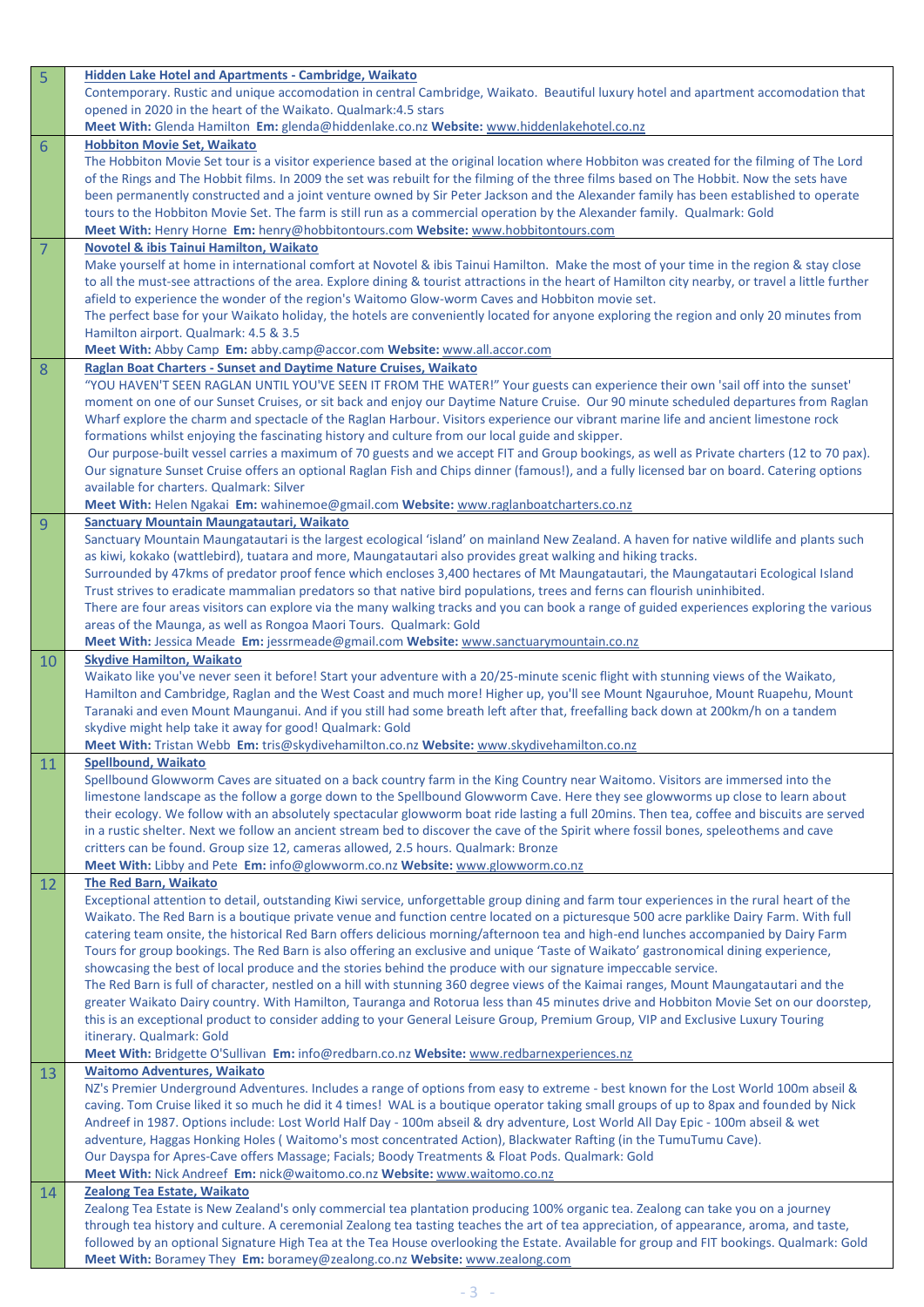|                | <b>Hawke's Bay</b>                                                                                                                                                                                                                                                                                                                                                                                                                                                                                                                                                                                                                                                                                                                                                                                                                                                                                                                             |
|----------------|------------------------------------------------------------------------------------------------------------------------------------------------------------------------------------------------------------------------------------------------------------------------------------------------------------------------------------------------------------------------------------------------------------------------------------------------------------------------------------------------------------------------------------------------------------------------------------------------------------------------------------------------------------------------------------------------------------------------------------------------------------------------------------------------------------------------------------------------------------------------------------------------------------------------------------------------|
| $\mathbf{1}$   | 415 Marine Parade, Hawke's Bay<br>We are a boutique accommodation provider on the beachfront in Napier City. The historical building has been newly refurbished and<br>includes five modern, stylish and gloriously comfortable suites where you can refresh and relax. Located at the edge of the Napier CBD,<br>you're perfectly situated to explore city on foot or to head further afield to the many attractions and destinations Hawke's Bay has to offer.<br>We offer a hosted experience, with many years of industry knowledge and a wealth of local knowledge.<br>Meet With: Esther Seymour Em: stay@415marineparade.co.nz www.415marineparade.co.nz                                                                                                                                                                                                                                                                                 |
| $\overline{2}$ | <b>Art Deco Trust, Hawke's Bay</b><br>Art Deco Trust is a charitable trust providing daily guided walks and vintage car tours through Napier and surrounds. Our guides are local<br>volunteers who enjoy sharing their knowledge and passion of Napier and the Art Deco style with our visitors. Open 7 days a week, year-<br>round, there is a tour option to suit all budgets and timeframes. Qualmark: Gold<br>Meet With: Abby Davies Em: walks@artdeconapier.com www.artdeconapier.com                                                                                                                                                                                                                                                                                                                                                                                                                                                     |
| 3              | <b>Bay Tours &amp; Charters Ltd, Hawke's Bay</b><br>Bay Tours have been showcasing Hawke's Bay to visitors for 40 years. We offer a range of Wine and Sightseeing tours for both independent<br>travellers and groups. We understand that, as an agent, you want to be able to offer product right across the travellers' day. We offer<br>options for the morning, afternoon and evening focused on Hawke's Bay's food and wine, showcasing local producers and destinations. We<br>also offer sightseeing tours incorporating the beauty of our region, it's historical landmarks and its cultural and architectural heritage. Our<br>vehicle fleet offers you flexibility too. Qualmark: Gold<br>Meet With: Peter Hibbard Em: peter@baytours.co.nz www.baytours.co.nz                                                                                                                                                                       |
| 4              | <b>Church Road Winery, Hawke's Bay</b><br>Founded in 1897 on the same site it stands today. Church Road is one of the oldest wineries in New Zealand with over 125 years of award<br>winning winemaking expertise. Here in Hawke's Bay we offer the complete package with Cellar Door wine tastings and sales, daily winery<br>experiences and la a carte lunches. We have various locales, ideal for private functions including conference dining, product launches and<br>cocktail style events. With a number of unique incentive activities available we can tailor a package to suit your requirements.<br>Qualmark: Gold                                                                                                                                                                                                                                                                                                                |
| 5.             | Meet With: Mitch Hyndman Em: mitch.hyndman@pernod-ricard.com https://www.church-road.com/en-nz<br><b>Cobden Garden Bed and Breakfast, Hawke's Bay</b><br>Cobden Garden is a restored, colonial villa situated high on Bluff Hill with extensive views from the first floor over Westshore Beach and the<br>mountains in the distance. The gardens create a wonderful oasis just 12 minutes walk (3 minutes drive) from Napier City. There are three<br>spacious, thoughtfully furnished bedrooms with king size or twin single beds and modern ensuite bathrooms. Each rooms has coffee and tea<br>making facilities, bathrobes and hair driers, free high speed WIFI and air conditioning/heat pumps. We host: afternoon tea on arrival, wine<br>and canapes and provide a full breakfast. Qualmark: 4+ Gold<br>Meet With: Rayma Jenkins Em: info@cobden.co.nz www.cobden.co.nz                                                               |
| 6              | <b>Gannet Safaris Overland, Hawke's Bay</b><br>Gannet Safaris Overland has been taking visitors to the Cape Kidnappers Gannet Colony for over 50 years. Operating daily tours to Cape<br>Kidnappers gannet colony. The largest accessible mainland colony in the world. Experience a 3 hour tour over a private working farm and<br>wildlife sanctuary with highly knowledgeable guides. Taking in the sensational views over Hawkes Bay. While at the plateau, one is within a<br>few metres of the remarkable birds with their golden crowns. No walking required. Regular, private and sunshine tours available.<br><b>Qualmark: Silver</b><br>Meet With: Sophie Phillips Em: info@gannetsafaris.co.nz www.gannetsafaris.co.nz                                                                                                                                                                                                              |
| $\overline{7}$ | <b>Hawthorne House, Hawke's Bay</b><br>Hawthorne House is a stunning Edwardian villa located in a beautiful rural setting 10 minutes from Havelock North and Hastings in Hawke's<br>Bay, New Zealand. All four guest rooms are beautifully decorated and perfectly appointed to ensure your stay with us is as comfortable as<br>possible. More than this, however, we offer our guests the opportunity to see Hawke's Bay as never before. Our network of contacts<br>throughout the region gives us the unique opportunity to curate personalised, off the beaten path experiencesjust for you.<br>Qualmark: Four star plus rating and Silver Award for Sustainability<br>Meet With: Peter Allen and Paul Smith Em: stay@hawthorne.co.nz www.hawthorne.co.nz                                                                                                                                                                                 |
| 8              | <b>Kennedy Park Resort Napier, Hawke's Bay</b><br>Conveniently located near the heart of Napier, Kennedy Park is Hawke's Bay's largest resort providing a variety of accommodation to suit<br>every budget including two bedroom villas, motel rooms, cabins and powered campsites. Whether it's a self-drive holiday, organised group<br>tour, special interest or sports team, it has something for everyone. The resort also offers a heated pool complex beautifully situated<br>amongst palm trees. For the kids there's a jumping pillow, games room, playground, bike and cart hire plus much more. Other features of<br>the resort include an onsite restaurant and bar, as well as conference facilities. All this set on over 5 hectares of park like grounds so there's<br>plenty of room to relax and explore. Qualmark: Gold<br>Meet With: Hayden Henderson Em: hayden.henderson@kennedypark.co.nz https://www.kennedypark.co.nz/ |
| 9              | <b>Mohaka Rafting, Hawke's Bay</b><br>Mohaka Rafting offers half-day Grade 2 trips for young families, a full-day grade 3 trip recommended for all over 11 years of age, and a very<br>extreme Grade 5 for those real thrill seekers. We also run 2 to 5 day expeditions on the Mohaka River and the Ngaroruru River rafting down<br>through the Kaweka forest Park.                                                                                                                                                                                                                                                                                                                                                                                                                                                                                                                                                                           |
|                | Our base is on State Highway 5 between Taupo and Napier. We are 1 hour and 15 minutes from Taupo and 50 minutes from Napier. We also<br>have accommodation and camping facilities 5 minutes from our base at Te Pohue Camp. Visit our Website for more info. We are fully<br>Adventure Activity audited.<br>Meet With: Norm Brown Em: mohakarafting@gmail.com https://mohakarafting.com                                                                                                                                                                                                                                                                                                                                                                                                                                                                                                                                                        |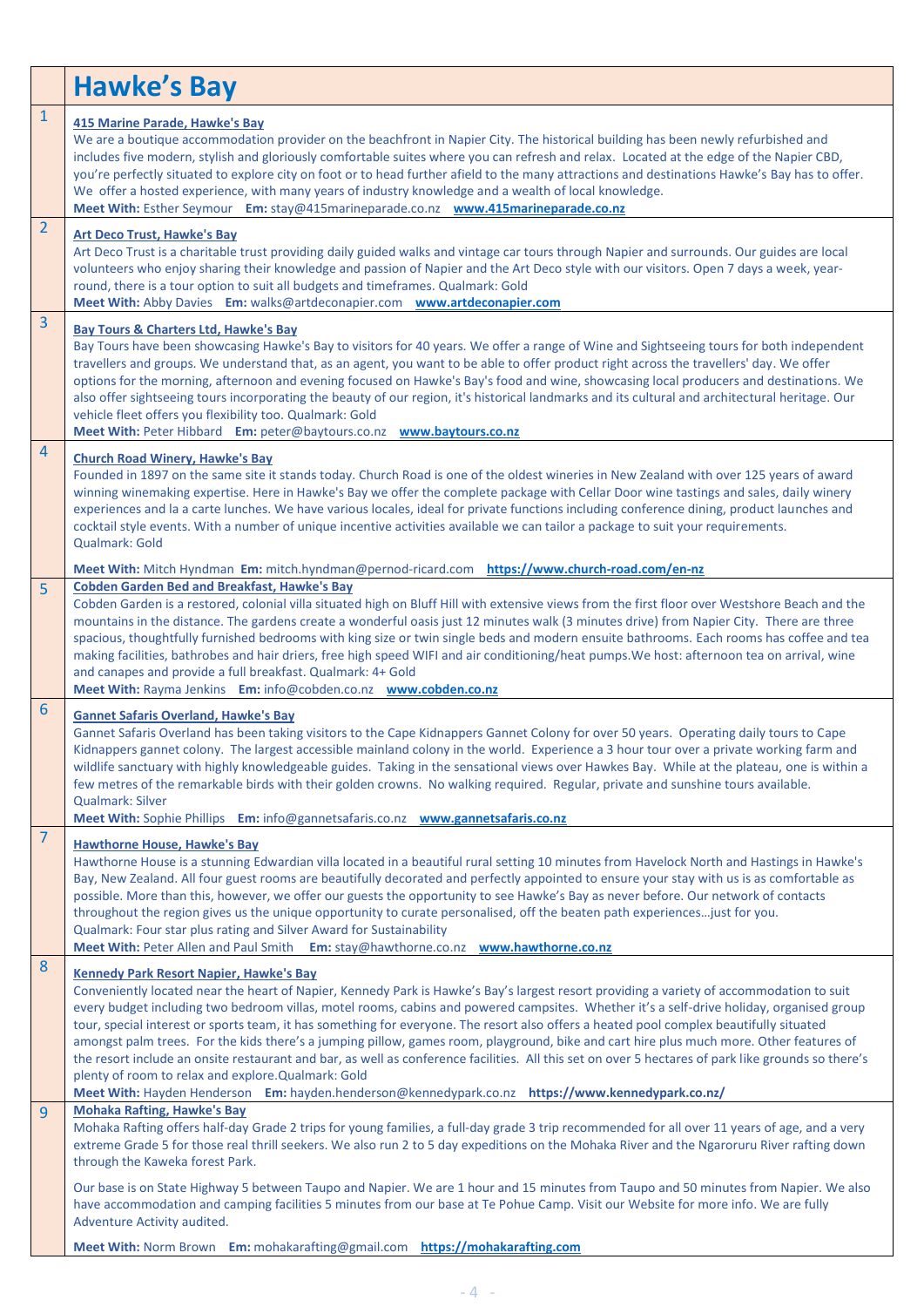| 10        | <b>MTG Hawke's Bay, Hawke's Bay</b><br>The beautiful Marine Parade in Napier showcases the MTG Hawke's Bay museum and art gallery as well as the Century Theatre. MTG<br>Hawke's Bay uses its collection to tell the stories of the region and beyond, including the 1931 earthquake that devastated the region and<br>from which developed a legacy of art deco architecture still celebrated today. MTG is a free museum and is open every day except Christmas<br>Day. MTG offers 30 minute express tours, 30 minute earthquake gallery tours, 30 minute tours of Kuru Taonga Māori gallery and a 45 minute<br>guided art walk. Qualmark: Silver                                                                                                                                                                                                                                                                      |
|-----------|--------------------------------------------------------------------------------------------------------------------------------------------------------------------------------------------------------------------------------------------------------------------------------------------------------------------------------------------------------------------------------------------------------------------------------------------------------------------------------------------------------------------------------------------------------------------------------------------------------------------------------------------------------------------------------------------------------------------------------------------------------------------------------------------------------------------------------------------------------------------------------------------------------------------------|
|           | Meet With: Lisa Kirby Em: lisa.kirby@mtghawkesbay.com www.mtghawkesbay.com                                                                                                                                                                                                                                                                                                                                                                                                                                                                                                                                                                                                                                                                                                                                                                                                                                               |
| <b>11</b> | <b>National Aquarium of New Zealand, Hawke's Bay</b><br>The National Aquarium of New Zealand is conveniently located on Napier's Marine Parade and home to a diverse range of saltwater,<br>freshwater and land animal exhibits from New Zealand (including Kiwi and Tuatara) and around the world. The National Aquarium is also a<br>rehabilitation centre for the world's smallest penguin. The Little Penguins (especially Timmy and Mo) have gained worldwide attention<br>through the "Naughty and Good Penguin of the Month" and "Penguin of the Year" awards. Visitors can also take a journey through the<br>amazing underwater water tunnel and view sharks, stingrays and more. Commissionable products include Little Penguin Close Encounter,<br>Terrapin Close Encounter, and Guided Tours. Qualmark: Gold<br>Meet With: Karryn Baudet Em: karryn.baudet@nationalaquarium.co.nz www.nationalaquarium.co.nz |
| 12        |                                                                                                                                                                                                                                                                                                                                                                                                                                                                                                                                                                                                                                                                                                                                                                                                                                                                                                                          |
|           | <b>Porters Boutique Hotel, Hawke's Bay</b><br>Porters Boutique Hotel offers 4.5 star accommodation. Located in the heart of Havelock North Village that offers charm to boot with a<br>wonderful mix of boutique stores, cafes, restaurants and bars. The Hotel was built in 2016 and offers 42 rooms/suites suitable for leisure<br>and corporate guests alike. Unwind in elegantly appointed guest rooms, complete with classic furnishings and adorned with local artwork.<br>Enjoy attentive service with a stylish and intimate space while perfectly positioned as a gateway to Hawke's Bay.Qualmark: 4.5                                                                                                                                                                                                                                                                                                          |
|           | Meet With: Kris Larner Em: generalmanager@portershotel.co.nz www.portershotel.co.nz                                                                                                                                                                                                                                                                                                                                                                                                                                                                                                                                                                                                                                                                                                                                                                                                                                      |
| 13        | <b>Prinsy's Tours, Hawke's Bay</b><br>We are a small family owned business who specialise in Bespoke and small group tours. These include Exclusive transfers from one luxury<br>accommodation/region to another. Bespoke wine & scenic tours and also small group Full or half day wine tours that take guests to the<br>heart of our Hawkes Bay wine region, often meeting the winemaker /team themselves and learing all about the process from vine to<br>bottle/glass. Our vehicles are a luxury BMWX5, Mercedes 250 & a high spec Toyota HiAce. Qualmark: Silver                                                                                                                                                                                                                                                                                                                                                   |
|           | Meet With: Hamish Prins Em: info@prinsystours.co.nz www.prinsystours.co.nz                                                                                                                                                                                                                                                                                                                                                                                                                                                                                                                                                                                                                                                                                                                                                                                                                                               |
| 14        | Smith & Sheth Heteraunga Studio, Hawke's Bay<br>Our Heretaunga Studio is the most intimate experience of the wines of our family of wineries, Smith & Sheth CRU, Pyramid Valley, and<br>Lowburn Ferry. In this very special space, which is a theatre, barrel cellar, and lounge all in one, our sommelier will take you through a<br>selection of our very best and rare wines, including the Pyramid Valley Botanical Collection and samples straight from barrel. Qualmark: Gold                                                                                                                                                                                                                                                                                                                                                                                                                                      |
|           | Meet With: Jason Lambert Em: jason.lambert@aonzfinewine.com https://www.smithandsheth.com/pages/visit                                                                                                                                                                                                                                                                                                                                                                                                                                                                                                                                                                                                                                                                                                                                                                                                                    |
| 15        | <b>Swiss-Belboutique Napier, Hawke's Bay</b><br>Swiss-Belboutique Napier is the first internationally branded 5-star boutique hotel in the heart of Napier. This upscale property boasts of<br>having the largest room sizes for its 52 rooms and suites - all featuring modern amenities such as flat-screen Smart TV with Chromecast for<br>direct connectivity to mobile apps, mini bar and selection of tea and coffee with espresso machines. Swiss-Belboutique Napier is one of the<br>few pet-friendly hotels in town and caters to the travelling needs of animal-lovers. Stay with us for the feeling of intimate luxury in a very<br>convenient location.                                                                                                                                                                                                                                                      |
|           | Meet With: Matthias Schulz Em: rdosm-aunz@swiss-belhotel.com www.swiss-belboutiquenapier.com                                                                                                                                                                                                                                                                                                                                                                                                                                                                                                                                                                                                                                                                                                                                                                                                                             |
| 16        | Takaro Trails Cycle Tours Hawke's bay, Hawke's Bay<br>Award-winning Tākaro Trails Cycle Tours have been welcoming cyclists to Hawke's Bay for over 12 years and deliver unforgettable cycling<br>experiences in an amazing region of New Zealand, not often visited. We offer cycling tours to suit everyone - one day/multiday, self-<br>guided/guided, short or long. We operate under the Tiaki Promise - number one to us is a total commitment to people and place. We have<br>many agent ready products available, with full terms & conditions. We welcome working with new inbound operators, tour agencies and<br>wholesalers. Qualmark: Silver                                                                                                                                                                                                                                                                 |
|           | Meet With: Karen Greenslade Em: karen@takarotrails.co.nz www.takarotrails.co.nz                                                                                                                                                                                                                                                                                                                                                                                                                                                                                                                                                                                                                                                                                                                                                                                                                                          |
| 17        | The Crown Hotel Napier, Hawke's Bay<br>The Crown Hotel Napier is set in the picturesque seaside village of Ahuriri, with boutique shops/cafes and the ocean at your doorstep.<br>Offering 39 guestrooms and suites, choose from the elegant heritage suites in the original 1932 Crown Hotel or modern contemporary<br>studio's, 1 and 2 bedrooms.                                                                                                                                                                                                                                                                                                                                                                                                                                                                                                                                                                       |
|           | The hotel also offers all guests complimentary carparking and secure bicycle storage, laundry facilities, fitness centre, complimentary wifi,<br>conference and function facilities, heritage bar with outdoor courtyard and fireplace and Milk & Honey Restaurant. Qualmark: 4.5 star                                                                                                                                                                                                                                                                                                                                                                                                                                                                                                                                                                                                                                   |
|           | Meet With: Michele Cole Em: michelec@thecrownnapier.co.nz www.thecrownnapier.co.nz                                                                                                                                                                                                                                                                                                                                                                                                                                                                                                                                                                                                                                                                                                                                                                                                                                       |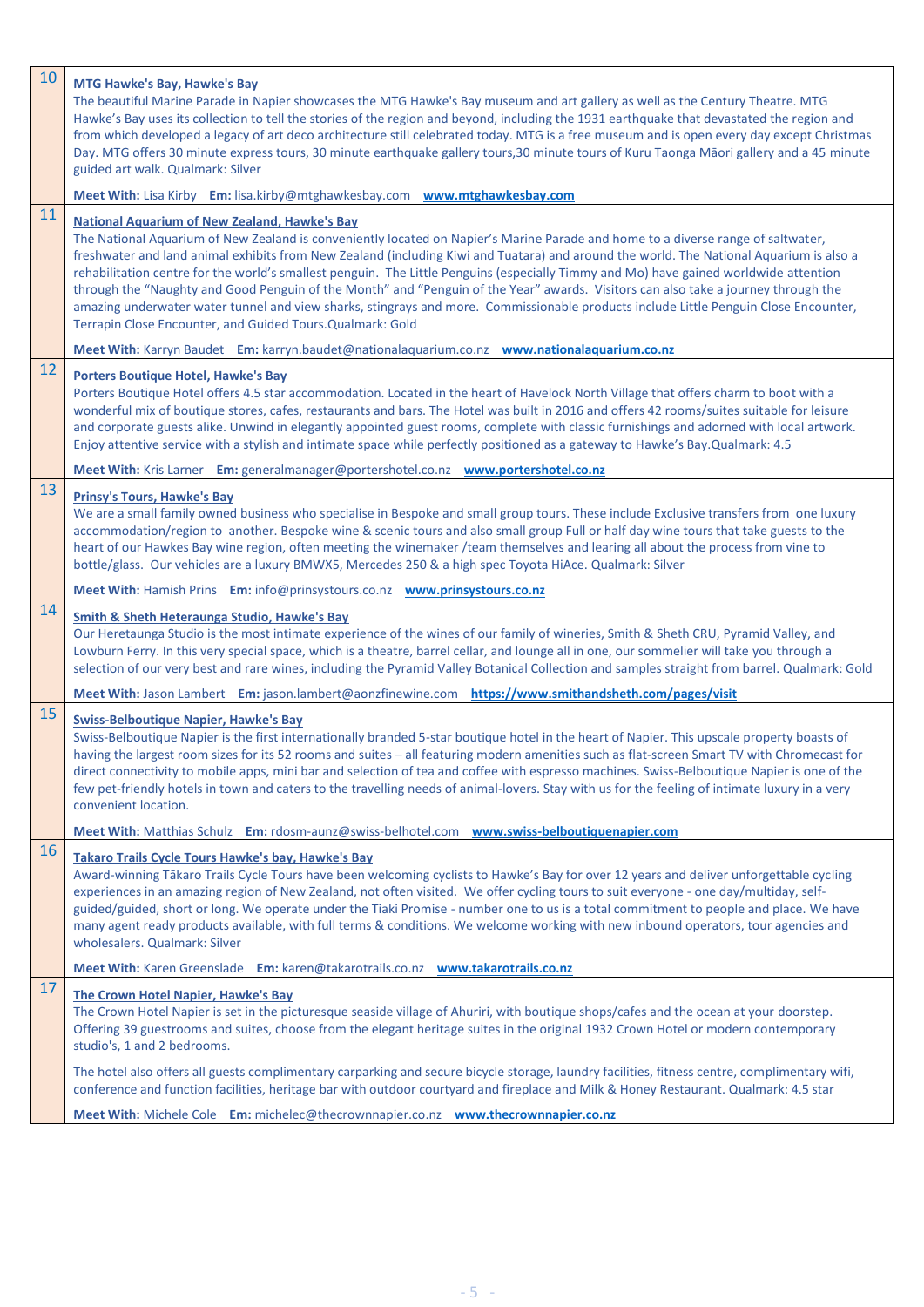|                | <b>Rotorua</b>                                                                                                                                                                                                                                                                                                                                                                                                                                                                                                                                                                                                                                                                                                                                                                                                                               |
|----------------|----------------------------------------------------------------------------------------------------------------------------------------------------------------------------------------------------------------------------------------------------------------------------------------------------------------------------------------------------------------------------------------------------------------------------------------------------------------------------------------------------------------------------------------------------------------------------------------------------------------------------------------------------------------------------------------------------------------------------------------------------------------------------------------------------------------------------------------------|
| $\mathbf{1}$   | Agrodome, Rotorua<br>Set in 350 acres of lush Rotorua farmland, Agrodome has been giving visitors a real life New Zealand Farm experience since 1971 with its<br>world famous Farm Show and Farm Tour. Agrodome is home to hundreds of furry and feathery friends including 26 different breeds of<br>sheep, 10 breeds of cattle, alpaca, llama, horses,goats, deer, donkeys and so much more. In 2022 Agrodome is investing heavily in its<br>product and the visitor experience and we are keen to share all the exciting news with you - lets talk!                                                                                                                                                                                                                                                                                       |
|                | Meet With: David Blackmore Em: david.blackmore@nttourism.co.nz www.agrodome.co.nz                                                                                                                                                                                                                                                                                                                                                                                                                                                                                                                                                                                                                                                                                                                                                            |
| $\overline{2}$ | <b>Distinction Rotorua, Rotorua</b><br>Located minutes from the CBD and walking distance to the famous Te Puia and Whakarewarewa. Distinction Rotorua offers a range of<br>Qualmark 4-star accommodation. Mixture of Standard, Deluxe and Suite Room types. Recently refurbished Deluxe rooms are all air-<br>conditioned. Outdoor heating swimming pool & spa. 4 great restaurants & cafes and the famous D Bar. Mountain bike facilities including a<br>wash down facility as well as a purpose built, individual locker bike storage unit, FREE unlimited WiFi & complimentary secure guest car<br>parking. Distinction Hotels Group is 100% New Zealand owned. Qualmark: 4                                                                                                                                                               |
|                | Meet With: Jason Baker Em: jason@tourismresultsnz.co.nz www.distinctionhotelsrotorua.co.nz                                                                                                                                                                                                                                                                                                                                                                                                                                                                                                                                                                                                                                                                                                                                                   |
| 3              | <b>Foris Eco-tours, Rotorua</b><br>Foris Eco-tours - Authentic Eco-tourism Experiences. Foris Eco-tours provide rich, high-quality small-group experience and help customers<br>understand more about the quirks and bizarre subtleties of New Zealand's natural history. We hike, birdwatch and educate people about<br>New Zealand nature. We work with Todd Couper an internationally regarded contemporary carver. Our tours are about a great day out in<br>stunning places, not physical challenges. We include delicious deli lunches, booking is essential and minimum numbers apply. We operate in<br>Whirinaki Forest, Tongariro and further afeild. Qualmark: Gold                                                                                                                                                                |
|                | Meet With: Tom Lynch Em: tom@foris.co.nz www.foris.co.nz                                                                                                                                                                                                                                                                                                                                                                                                                                                                                                                                                                                                                                                                                                                                                                                     |
| 4              | Hell's Gate Geothermal Reserve & Mud Spa, Rotorua<br>Experience New Zealand's only Mud Spa complex situated in the middle of a geothermal reserve. Hell's Gate have made the most of the<br>downtime gifted by Covid, we looked at everything we do and made it better! We stared with our main building, completely demolishing<br>and rebuilding it to match the level of service and experience we offer. We built a new entrance and board walk through native gardens,<br>renovated the Mud Spa complex and enhanced the way we train our team and deliver our service. We will not stop there, with 3 new pools<br>and a huge new decking area all currently under construction. Book an appointment with Scott or Paul to hear about all of these exciting<br>developments and get the inside word on the future ones. Qualmark: Gold |
|                | Meet With: Scott Zhang Em: scott@hellsgate.co.nz www.hellsgate.co.nz                                                                                                                                                                                                                                                                                                                                                                                                                                                                                                                                                                                                                                                                                                                                                                         |
| 5              | Holiday Inn Rotorua, Rotorua<br>Located right next to the Whakarewarewa thermal reserve the Holiday Inn Rotorua is the perfect base for your holiday in Rotorua. The hotel<br>has 203 multi layout rooms, including 40 fully refurbished rooms (complete in 2022). Featuring famous Chapmans restaurant, Geothermally<br>heated swimming pool for year round swimming, free WIFI throughout the hotel, Air Conditioning in all guest rooms, and a spacious lobby<br>all guests are sure to enjoy their experience at the Holiday Inn Rotorua. Qualmark: 4+                                                                                                                                                                                                                                                                                   |
|                | Meet With: Breeze Em: kent.breeze@ihg.com www.rotorua.holidayinn.com                                                                                                                                                                                                                                                                                                                                                                                                                                                                                                                                                                                                                                                                                                                                                                         |
| 6              | Jet Park Hotel Rotorua, Rotorua<br>Ideally located a short walk to Rotorua downtown, experience authentic New Zealand hospitality and 4-star hotel accommodation including<br>pet-friendly rooms. The 63 rooms have been completely refurbished with modern fittings. Complimentary parking, continental breakfast if<br>you book direct and Wi-Fi are some of the many features on offer. Facilities include a swimming pool and spa, bike storage, kids play area,<br>café and bar. Whether you are here for adventure, business or to experience the local culture, Jet Park Hotel Rotorua is the ideal starting<br>point for your journey. Qualmark: 4 Star Silver                                                                                                                                                                       |
|                | Meet With: Inus Rademeyer Em: inusr@jetpark.co.nz www.jetparkrotorua.co.nz                                                                                                                                                                                                                                                                                                                                                                                                                                                                                                                                                                                                                                                                                                                                                                   |
| $\overline{7}$ | Katoa Lake Rotorua, Rotorua<br>Katoa Lake Rotorua is the city's first and only commercial Jet Boat tour company, established in 2004 and recently taken over by jet boat<br>enthusiasts, Will and Harriet, in 2020. Katoa continues to impress visitors from across the globe through a thrilling jet boating experience<br>where everyone can go to uncover all of Lake Rotorua's local history, cultural landmarks and thrills.<br>Boasting one of the larger carry capacities in the area of up to 50 people per trip. Our fleet is made up of three high powered jet boats                                                                                                                                                                                                                                                               |
|                | departing from our newly developed Rotorua Lakefront location. Qualmark: Silver                                                                                                                                                                                                                                                                                                                                                                                                                                                                                                                                                                                                                                                                                                                                                              |
| 8              | Meet With: Harriet Bailey Em: Harriet@katoalakerotorua.co.nz www.katoalakerotorua.co.nz                                                                                                                                                                                                                                                                                                                                                                                                                                                                                                                                                                                                                                                                                                                                                      |
|                | Kohutapu Lodge and Tribal Tours Ltd, Rotorua<br>Regenerative Tourism!!! Whanau business, featuring cultural tours, oldest Maori rock carvings in NZ, ground cooked hangi buffet feast,<br>interactive activities - haka, poi, stick games, weaving, eel fishing and more!! Night time story telling around fire pit, community visits and<br>meaningful engagement, marae visitors/overnight stays. Affordable accommodation from bunk beds, to self contained cottages or 5<br>bedroom brand new house over looking Lake Aniwhenua and outdoor baths. BRAND NEW Whirinaki Forest Footsteps full day cultural<br>walking tour through our stunning Jurassic podocarp native rainforest!                                                                                                                                                      |
|                | Meet With: Nadine ToeToe Em: bookings@kohutapulodge.co.nz www.kohutapulodge.co.nz                                                                                                                                                                                                                                                                                                                                                                                                                                                                                                                                                                                                                                                                                                                                                            |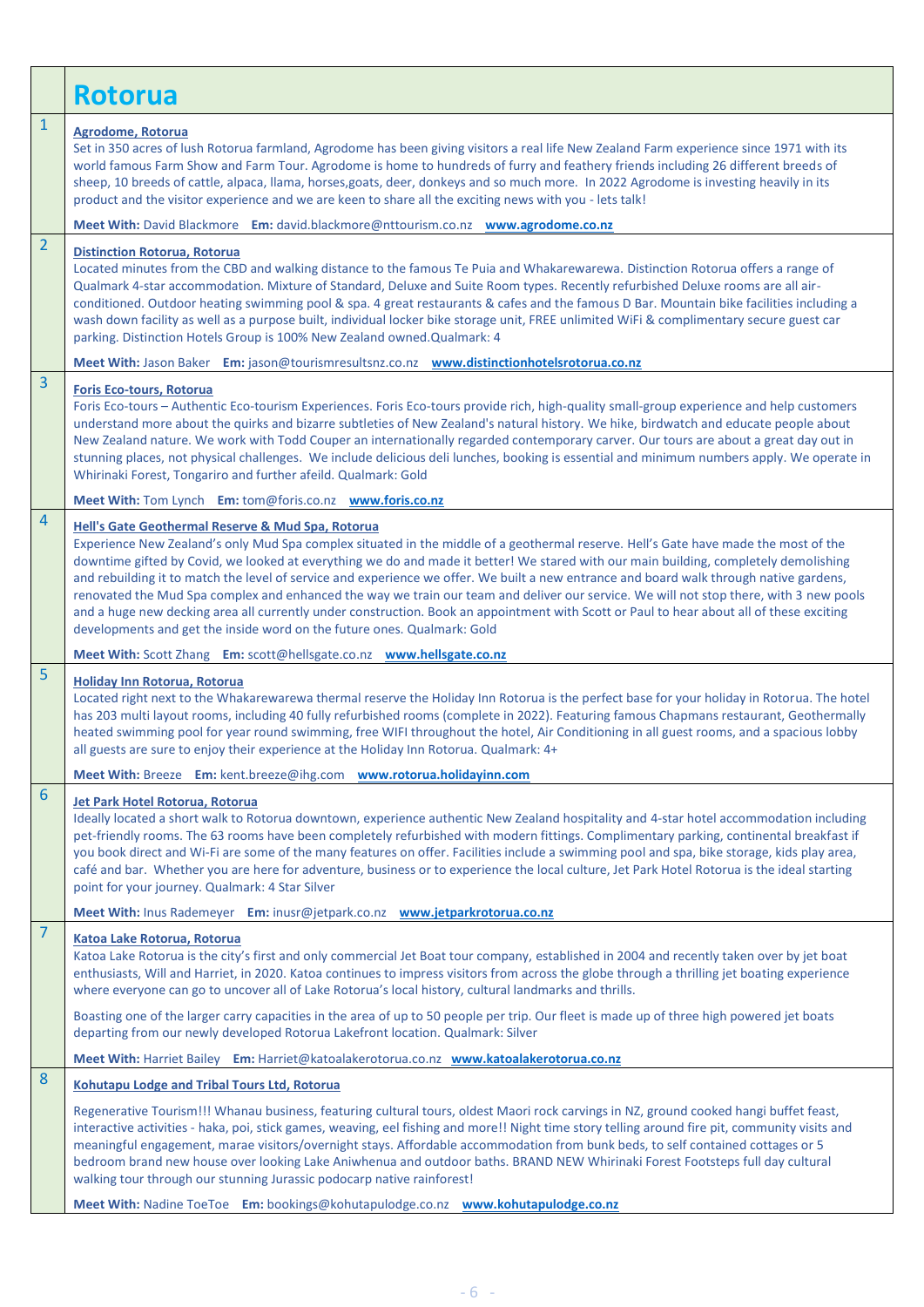| $\overline{9}$ | <b>Mitai Mäori Village, Rotorua</b><br>By entering the world of Mitai you will embrace the history and culture of our people through the migration stories of our ancestors, the<br>Ngāti Ohomairangi people. Relax and watch our story unfold through the performing arts, song, dance and haka. Indulge in our Māori hangi<br>(ground oven) buffet fusion extravaganza which will leave you satisfied and content.                                                                                                                                                                                                                                                                                                                                                                                                                               |
|----------------|----------------------------------------------------------------------------------------------------------------------------------------------------------------------------------------------------------------------------------------------------------------------------------------------------------------------------------------------------------------------------------------------------------------------------------------------------------------------------------------------------------------------------------------------------------------------------------------------------------------------------------------------------------------------------------------------------------------------------------------------------------------------------------------------------------------------------------------------------|
|                | You will also discover the natural resource of our forest and Te Puna Tapu o Tuhoe spring. As the veil of darkness appears watch the forest<br>light up as the glow worms shine forth.                                                                                                                                                                                                                                                                                                                                                                                                                                                                                                                                                                                                                                                             |
|                | Meet With: Wetini Mitai Em: info@mitai.co.nz www.mitai.co.nz                                                                                                                                                                                                                                                                                                                                                                                                                                                                                                                                                                                                                                                                                                                                                                                       |
| 10             | Mountain Jade - Greenstone Carving Studio Tours, Rotorua<br>Discover the art of carving jade on a guided tour of our greenstone studio. Meet local artists as they craft jade by hand and immerse yourself<br>in the sights, sounds and atmosphere of our jade carving workshop. Our artists will show you the tools and techniques used to carve jade<br>and reveal some of their current work in progress. Your guide will take you on a journey into the history of jade carving in NZ, uncovering the<br>significance of pounamu for Māori and exploring the cultural legends of the stone. You'll also get to select a piece of NZ greenstone and<br>string it into a necklace to take homeQualmark:                                                                                                                                          |
|                | Meet With: Ashley Aitken Em: ashleya@mountainjade.co.nz www.mountainjade.co.nz/products/tour-booking                                                                                                                                                                                                                                                                                                                                                                                                                                                                                                                                                                                                                                                                                                                                               |
| 11             | Off Road NZ, Rotorua<br>Off Road NZ looks forward to welcoming you back! Come and say Happy 30th Birthday to us in April! With a visit to Off Road NZ you will be<br>driven by adventure! Raceline Karting - 1.2 km outdoor race circuit for pure karting exhilaration. Monster 4X4 Thrill Ride-hang on tight<br>while being driven through our twisting and turning native forest trails in a purpose built Monster Truck. 4WD Bush Safari, our premier 4WD<br>experience that puts the driver in control like never before with challenges and obstacles along the way. Claybird Shooting, test your<br>accuracy and skill using real shotguns and live ammunition. Come and discover a journey packed full of challenges, surprises and excitement!<br>Qualmark: Silver<br>Meet With: Ian Tew Em: marketing@offroadnz.co.nz www.offroadnz.co.nz |
| 12             |                                                                                                                                                                                                                                                                                                                                                                                                                                                                                                                                                                                                                                                                                                                                                                                                                                                    |
|                | <b>Peppers on the Point, Rotorua</b><br>Peppers on the Point is one of Rotorua's top luxury retreats. Nestled at the end of Kawaha Point overlooking Lake Rotorua, it is surrounded<br>by sparkling waters and boasts spectacular views out to historic Mokoia Island. Located just five minutes from the central city,<br>accommodation comprises seven spacious, luxuriously furnished suites with stunning views. There are two private lake cottage suites, along<br>with two apartments including the owners' residence. Peppers is renowned for its fabulous New Zealand cuisine, accompanied by fresh<br>locally sourced produce and top New Zealand wines. Qualmark: 5 star boutique hotel                                                                                                                                                 |
|                | Meet With: Ann Gregor Em: ann.gregor-greene@peppers.co.nz www.onthepoint.co.nz                                                                                                                                                                                                                                                                                                                                                                                                                                                                                                                                                                                                                                                                                                                                                                     |
| 13             | Polynesian Spa, Rotorua<br>Relax and unwind on the tranquil shores of Lake Rotorua at Polynesian Spa - a world-leading, natural mineral bathing and luxury spa retreat.<br>Channeling geothermal marvels in its backyard, the historic mineral pools at Polynesian Spa are fed from two natural springs for a                                                                                                                                                                                                                                                                                                                                                                                                                                                                                                                                      |
|                | therapeutic combination that both nourishes the skin and relieves tired muscles, joints and pains. Specialising in a range of health and<br>wellness treatments, Polynesian Spa offers a decadent day spa therapy menu. Wellness rituals ensure maximum relaxation and<br>rejuvenation, and onsite retail with a modern cafe and spa shop. Qualmark: Gold                                                                                                                                                                                                                                                                                                                                                                                                                                                                                          |
|                | Meet With: Vicki jessop Em: vicki@polynesianspa.co.nz www.polynesianspa.co.nz                                                                                                                                                                                                                                                                                                                                                                                                                                                                                                                                                                                                                                                                                                                                                                      |
| 14             | <b>Pure Cruise, Rotorua</b><br>Pure Cruise offers both private and shared lake experiences on beautiful Lake Rotoiti in the Rotorua Lakes. We have lots of exciting news to<br>share including a new and totally unique vessel build which is due to launch very soon, it is electric drive and radically retro in design. We<br>now offer a hot pools shuttle service to the boat access only thermal baths on the lake edge as a shared experience which is suiting couples<br>and larger groups very well. The new vessel will also be available for private small group charter (up to 25) We look forward to catching up<br>with everyone at eXplore Show. Qualmark: Silver                                                                                                                                                                   |
|                | Meet With: Matt Horder Em: Matt@purecruise.co.nz www.purecruise.co.nz                                                                                                                                                                                                                                                                                                                                                                                                                                                                                                                                                                                                                                                                                                                                                                              |
| 15             | <b>Redwoods Treewalk &amp; Altitude, Rotorua</b><br>Majestic and magical, the Redwoods Treewalk & Nightlights experience is truly a walk to remember. Suspended high above the forest floor,<br>encounter 75-metre-tall redwoods as you walk across eco-suspended bridges and platforms intricately designed to honour and accentuate<br>the stunning natural environment. Regarded by many as one of the best tree top walks in New Zealand.<br>Looking for something a little more exhilarating? Redwoods Altitude is a separate offering from the main Treewalk™ and offers a guided<br>experience, 3 flying foxes, themed bridges and is up to 25 metres high. Qualmark: 100% Pure and Gold<br>Meet With: Bruce Thomasen Em: bruce.thomasen@outlook.com www.treewalk.co.nz                                                                     |
| 16             | <b>Regent of Rotorua, Rotorua</b><br>Regent of Rotorua is a luxury boutique hotel in Rotorua city centre. Designed with the modern traveller in mind. Prepare to be wowed by an<br>eclectic mix of stylish spaces. This stylish 4.5-star hotel and offers 35 lovely rooms, an outdoor heated pool, an indoor mineral pool, a<br>mountain bike cleaning & storage area and an amazing restaurant called the Regent Room Restaurant & Bar. Your travellers would enjoy<br>the unique look of this boutique hotel in Rotorua,. Situated close to Lake Rotorua, Eat Street and the city centre with off-street parking.<br>Qualmark 4.5 Star, Enviro Silver<br>Meet With: Georgina Torrington Em: georgina@brookserene.com www.regentrotorua.co.nz                                                                                                     |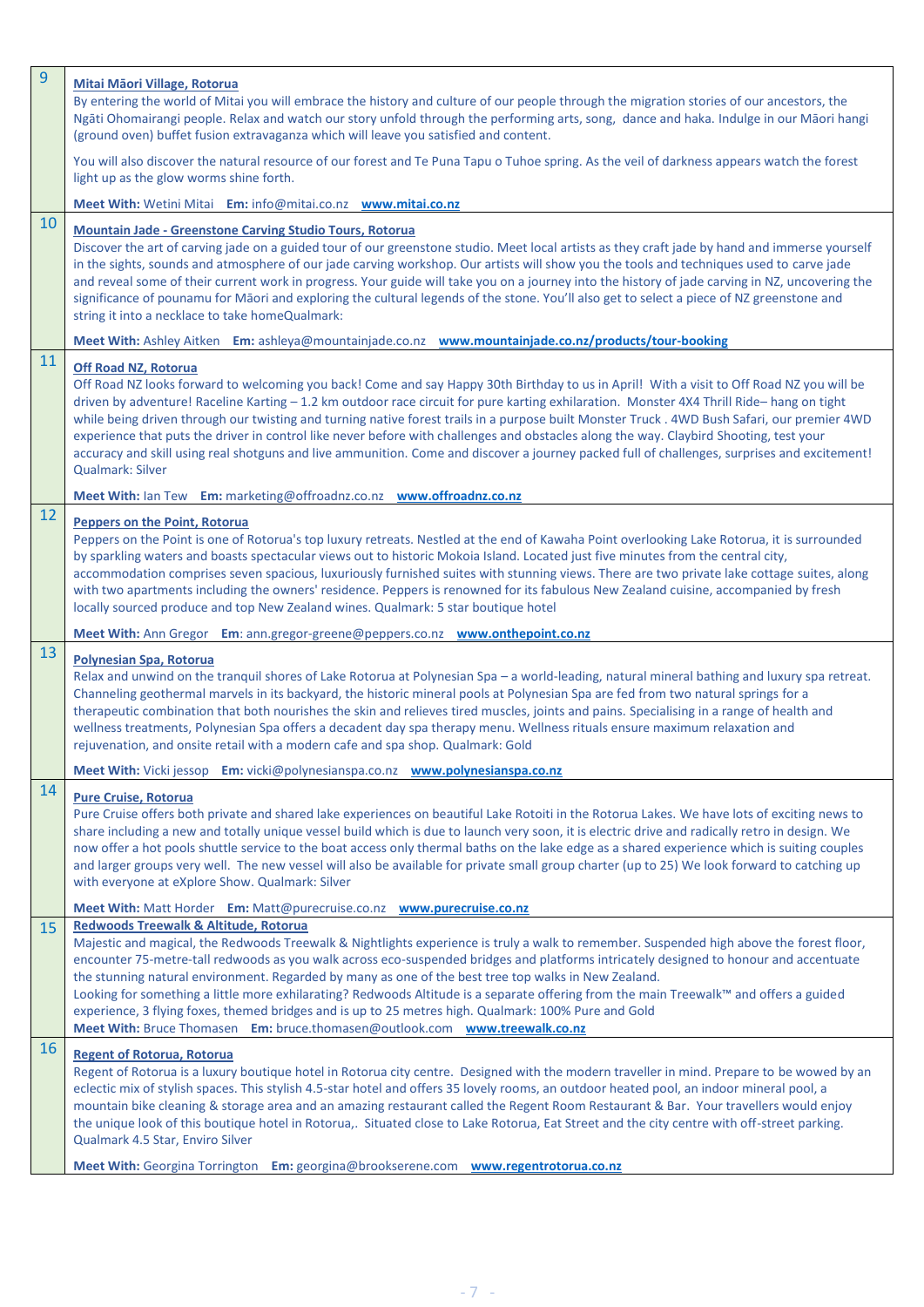| 17 | River Rats Raft & Kayak, Rotorua<br>River Rats Raft & Kayak have been offering quality adventures for almost 40 years and have a wide variety of trips suitable for anyone from<br>families to adrenalin seekers. We pride ourselves on attention to detail and a safety first culture in everything we do. River Rats offers four<br>different rafting experiences, a Grade 2 scenic trip suitable for participants as young as five years, a Grade 3/4 trip suitable for adventurous<br>beginners and two Grade 5 runs, one of which features the world's highest commercially rafted waterfall.                                                                                                                                                                                                               |
|----|------------------------------------------------------------------------------------------------------------------------------------------------------------------------------------------------------------------------------------------------------------------------------------------------------------------------------------------------------------------------------------------------------------------------------------------------------------------------------------------------------------------------------------------------------------------------------------------------------------------------------------------------------------------------------------------------------------------------------------------------------------------------------------------------------------------|
|    | Guided kayak options are available exploring Rotorua's beautiful lakes. Paddle to a secluded beach or enjoy a hot water swim only accessible<br>by boat. An evening kayak option includes glow worms and a BBQ dinner. Qualmark: Gold                                                                                                                                                                                                                                                                                                                                                                                                                                                                                                                                                                            |
|    | Meet With: Justin Hutton Em: marketing@riverrats.co.nz www.riverrats.co.nz                                                                                                                                                                                                                                                                                                                                                                                                                                                                                                                                                                                                                                                                                                                                       |
| 18 | Rotorua Canopy Tours, Rotorua<br>Soar through the trees and experience New Zealand's ancient forest like never before - in a multi-award-winning zipline adventure that was<br>named the best nature experience in the world by Tripadvisor. Journey in small groups with authentic Kiwi guides through this beautiful land<br>the way it once was, come face to face with native birds, and find out how together we are bringing the forest back to life. Qualmark: Gold<br>plus 100% Pure Experience Awarded                                                                                                                                                                                                                                                                                                  |
|    | Meet With: Paul Button Em: paul@canopytours.co.nz www.canopytours.co.nz                                                                                                                                                                                                                                                                                                                                                                                                                                                                                                                                                                                                                                                                                                                                          |
| 19 | <b>Rotorua Duck Tours Ltd, Rotorua</b><br>Rotorua Duck Tours has been in operation for 19 years and provides amphibious sightseeing tours of Rotorua and surrounding lakes in NZ's<br>only WWII Landing Crafts. We have two Ducks with a combined capacity of 56. Rotorua's spectacular lakes district is home to lush forests,<br>geothermal hot spots and 18 sparkling crater lakes formed over thousands of years by volcanic events. Being able to view these spectacular<br>lakes from both land and water provides you with a truly unique understanding of the beauty of our lakes district. We have two tours that<br>are fully guided covering off our rich history. Qualmark: Silver                                                                                                                   |
|    | Meet With: Trevor Weir Em: trevor@ducktours.co.nz www.rotoruaducktours.co.nz                                                                                                                                                                                                                                                                                                                                                                                                                                                                                                                                                                                                                                                                                                                                     |
| 20 | <b>Rotorua Rafting, Rotorua</b>                                                                                                                                                                                                                                                                                                                                                                                                                                                                                                                                                                                                                                                                                                                                                                                  |
|    | Offering the most spectacular white water rafting in Okere Falls, Rotorua - home to the highest commercially rafted waterfall in the world -<br>7m Tutea Falls. Established in 2011, locally owned and operated by Kaituna born Sam Sutton, 4 x World Champion Extreme Whitewater<br>Kayaker and medallist at the World Rafting Championships. Showing off their backyard with stunning NZ native scenery and Maori History<br>lining the gorge of the beautiful Kaituna River, warm water, heart-pumping rapids and world-class guides - white water rafting in New<br>Zealand doesn't get any better than this.                                                                                                                                                                                                |
|    | Meet With: Kirsty Wyndham Em: marketing@rotorua-rafting.co.nz www.rotorua-rafting.co.nz                                                                                                                                                                                                                                                                                                                                                                                                                                                                                                                                                                                                                                                                                                                          |
|    |                                                                                                                                                                                                                                                                                                                                                                                                                                                                                                                                                                                                                                                                                                                                                                                                                  |
| 21 | Rotorua Views B&B/Apartment, Rotorua<br>In operation since mid-2017, Rotorua Views offers modern, stylishly-appointed, home-hosted accommodation a short drive from the city<br>centre and with wide views of Rotorua. The 2 spacious ensuite B&B rooms are upstairs, accessible by stairs or lift. Both have a balcony and<br>all modern amenities. Delicious cooked breakfasts are our specialty. The 70 m2 self-catering apartment downstairs can sleep up to 5 guests<br>and has its own entrance. It has 2 double bedrooms, a living area/kitchenette with sofa bed, and bathroom/laundry. Free access to Wifi and<br>Netflix, and free off-street parking.                                                                                                                                                 |
|    | <b>Meet With: Annie Thode Em: info@rotoruaviews.co.nz www.rotorua.co.nz</b>                                                                                                                                                                                                                                                                                                                                                                                                                                                                                                                                                                                                                                                                                                                                      |
| 22 | Secret Spot Hot Tubs Rotorua, Rotorua<br>Enjoy Rotorua's newest hot pool complex, Secret Spot Hot Tubs. Book a cedar hot tub surrounded by streams and forest. Push button tub<br>side bar service, complimentary car/bus parking, lockers and drinking water. The 45min soak fits nicely into your itineraries. Indulge in a<br>'Shinny Dip' foot hot tub complementary with any drinks purchase. Explore our new, luxe BaseCamp safari tent venue, seating 70 people<br>with an indoor fire. A new kitchen serving street food will open at Easter. Experience manuka roasted coffee, hand-crafted teas, tasty<br>bakery food or craft beverages. It's a perfect product for F.I.T, self-drive and small group. Secret Spot opened 2019 and are very welcoming.<br>See you at the eXplore show! Qualmark: Gold |
|    | Meet With: Keith Kolver Em: keith@secretspot.nz www.secretspot.nz                                                                                                                                                                                                                                                                                                                                                                                                                                                                                                                                                                                                                                                                                                                                                |
| 23 | Skyline Rotorua, Rotorua<br>Famous for a reason, Skyline Rotorua is your ticket to an unforgettable holiday. Begin your day with a tranquil Gondola ride up Mt<br>Ngongotaha overlooking Lake Rotorua then wind your way down via the Luge or if you prefer to descend by mountain bike, weave your way<br>through one of the newly created park trails. Get the adrenalin pumping even more on the Zoom Zipline and the Sky Swing. Or for a more<br>relaxed approach take a stroll through the stunning nature trails with informative and interactive panels along the way. Left feeling a little<br>peckish? Head to the Market Kitchen or the Stratosfare Restaurant. Qualmark: Gold                                                                                                                         |
|    | Meet With: Michelle Herrick Em: michelle.herrick@skyline.co.nz www.skyline.co.nz                                                                                                                                                                                                                                                                                                                                                                                                                                                                                                                                                                                                                                                                                                                                 |
| 24 | Tamaki Māori Village, Rotorua<br>Tū Te Rā is the first in a new series of TE PĀ TŪ seasonal culture and kai (cuisine) experiences aligned with the maramataka, the Māori lunar<br>calendar. This is our time for harvesting, and a time for celebrating. Tū Te Ra explores concepts, rituals, and stories of ancient Maori society<br>including the dynamics of warfare and peace. It is 3.5 hours of drama, performance and divine seasonal kai shared against a backdrop of<br>blazing bonfires, towering native tawa trees, and a forest-formed amphitheatre. Qualmark: Visitor endorsed<br>Meet With: Sarah Christie Em: sarah@maoriculture.co.nz www.tamakimaorivillage.co.nz                                                                                                                               |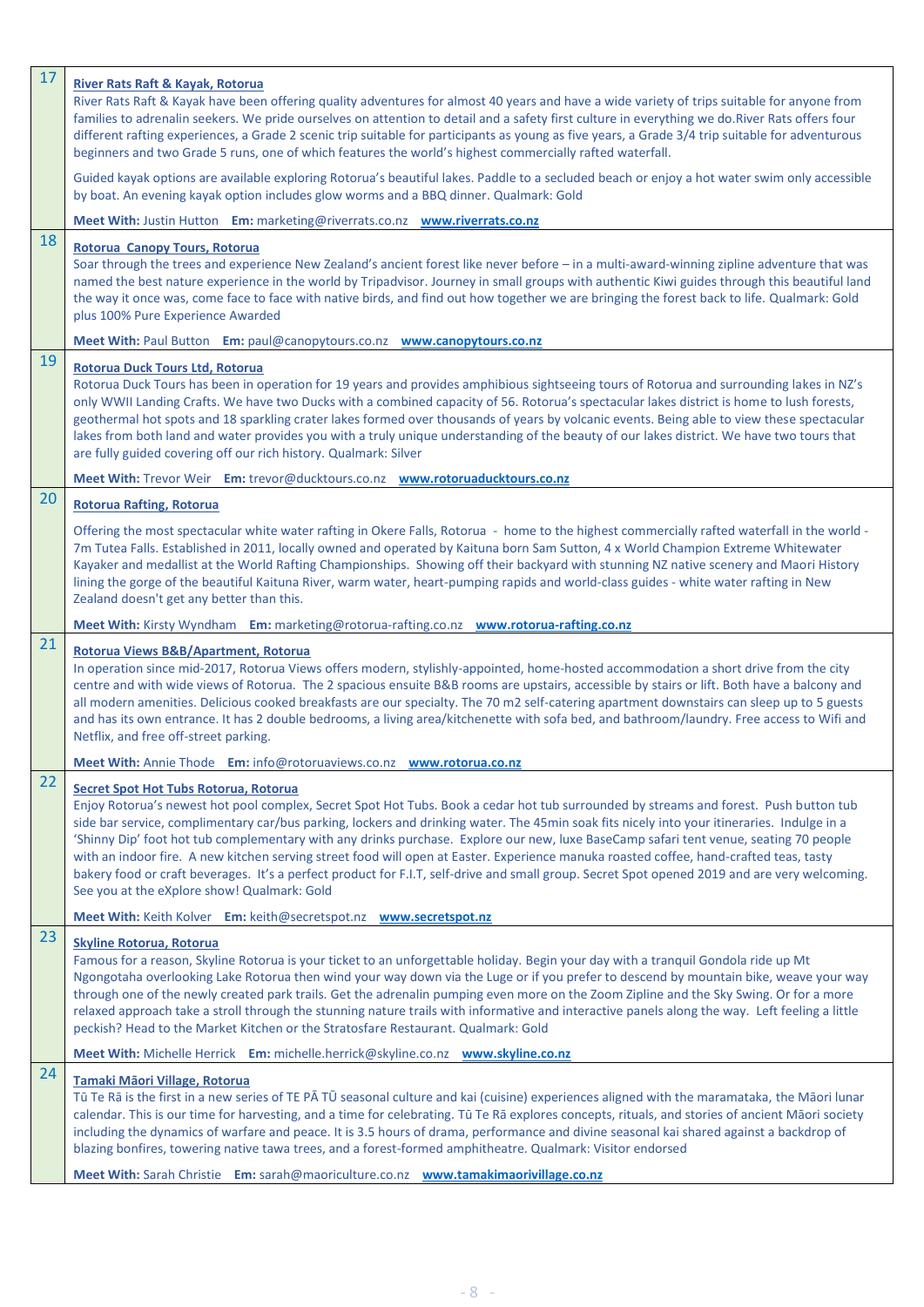| 25 | Te Puia, Rotorua<br>As borders re-open and we prepare to once again host international visitors, Te Puia is well positioned to share the stories that have shaped<br>our land and culture for generations. Opportunities for visitors to see kiwi and gain an understanding of the cultural narrative are now<br>enhanced in our award-winning nocturnal kiwi enclosure. Our latest experience, Geyser by Night, reveals for the first time our geothermal<br>valley under night skies, providing a multi-sensory experience that cannot be replicated anywhere else in the world. Hear the stories of the<br>past and feel the beauty of Pōhutu in an interactive journey guided by light. We look forward to presenting a new format for how we host<br>groups, new FITguided experiences and a new approach to an iconic experience. Qualmark Gold Visitor Activity<br>Meet With: Sean Marsh Em: sean@tepuia.com www.tepuia.com                                                                               |
|----|------------------------------------------------------------------------------------------------------------------------------------------------------------------------------------------------------------------------------------------------------------------------------------------------------------------------------------------------------------------------------------------------------------------------------------------------------------------------------------------------------------------------------------------------------------------------------------------------------------------------------------------------------------------------------------------------------------------------------------------------------------------------------------------------------------------------------------------------------------------------------------------------------------------------------------------------------------------------------------------------------------------|
| 26 | The National Kiwi Hatchery, Rotorua<br>A not-for-profit charitable trust, the work undertaken at the National Kiwi Hatchery is of national significance. We are the national experts in<br>kiwi husbandry, egg incubation systems, hatching and rearing, caring for 75% of the kiwi chicks hatched in Aotearoa. The National Kiwi<br>Hatchery Aotearoa is proudly New Zealand's largest and most successful kiwi hatching and rearing. We provide manuhiri (visitors) with an<br>unforgettable insight into our national bird, through the lens of our internationally renowned kiwi conservation programme. All funds go<br>directly to the kiwi recovery trust. Qualmark: Gold<br>Meet With: David Hurst Em: david.hurst@nttourism.co.nz www.nationalkiwihatchery.org.nz                                                                                                                                                                                                                                       |
| 27 | <b>Velocity Valley, Rotorua</b><br>Live out your wildest dreams at Velocity Valley, New Zealand's ultimate adventure playground, operating for over 24years. With 6 iconic NZ<br>adrenaline experiences within one location, we have something to cater for all ages and adventure levels. Flexibility in activity selection<br>ensures no one misses out and fun will be had by all. Freefall Xtreme, Shweeb, Swoop, Agrojet jetboat, new ride - V-Force reverse bungy<br>and lastly our 43m high Bungy jump. Family and solo packages are available and flexible ride selection is key with these packages. Open<br>dated, free-sell packages are welcomed. Qualmark: Gold<br>Meet With: Debbie Guptill Em: Debbie@velocityvalley.co.nz www.velocityvalley.co.nz                                                                                                                                                                                                                                               |
| 28 | <b>Volcanic Air, Rotorua</b><br>Volcanic Air is conveniently located on the Rotorua City Lakefront within walking distance of many of our major hotels, cafés and<br>restaurants. From the first experience of flight through to the thrill of exploring our stunning volcanic and geothermal environment we have<br>an option for everyone. Our landscape combines crater lakes, vibrant geothermal reserves and remarkable volcanoes a combination of<br>scenery that isn't duplicated anywhere else in the world! Helicopter and Floatplane options combine spectacular aerial views of this unique<br>region with the opportunity to land on the remarkable volcano Mount Tarawera, its historic summit only directly accessible by helicopter.<br>Additionally activities include remote hikes and natural hot pool experiences. "Options only limited by your imagination and sense of<br>adventure". Qualmark: Gold<br>Meet With: Dorien Vroom-Barclay Em: dorien@volcanicair.co.nz www.volcanicair.co.nz |
| 29 | <b>Volcanic Hills Winery - Tasting Room, Rotorua</b><br>Volcanic Hills is Rotorua's very own winery! Come and discover the amazing flavours of New Zealand's best wine growing areas, all made on<br>site in our own winery. Situated at the iconic Skyline Gondola, we offer award winning wines and panoramic views in a relaxed, stylish,<br>family friendly and welcoming environment. Rotorua's must do for all wine and food lovers!<br>Meet With: Brent Park Em: brent.park@volcanichills.co.nz www.volcanichills.co.nz                                                                                                                                                                                                                                                                                                                                                                                                                                                                                   |
| 30 | <b>Waikite Valley Thermal Pools, Rotorua</b><br>ROTORUA'S COMPLETE NATURAL GEOTHERMAL BATHING EXPERIENCE. Waikite Valley Thermal Pools, Springs 'n' Spa is a unique place to<br>experience bathing in 100% pure natural geothermal waters. The boiling, sulphur free, calcite laden waters, direct from the depths of the<br>earth, cascade into our outdoor Settler's Pool, Pergola Pool and Garden Pools, Sit 'n' Soak Pool and Tubs, and provide bathing options for all<br>ages. A temperature range of between 35 and 40 degrees is offered. All pools are drained and refilled daily. Changing facilities, including<br>showers and family change rooms are available. Qualmark: Silver<br>Meet With: Lisa Bowie Em: admin@hotpools.co.nz www.hotpools.co.nz                                                                                                                                                                                                                                               |
| 31 | <b>Waimangu Volcanic Valley, Rotorua</b><br>Set in serene native New Zealand Forest, Waimangu Volcanic Valley was created in June1886 when Mount Tarawera erupted violently,<br>destroying the surrounding area, and taking with it many lives. From this utter devastation seven volcanic craters opened to form the<br>amazing Waimangu valley. Today Waimangu is the world's youngest geothermal system with internationally significant features including<br>the world's largest hot water spring, Frying Pan Lake, and the world's largest crypto geyser, Inferno Crater. Open 7 days a week 365 a year.<br>Qualmark: Gold<br>Meet With: Adam Hughes Em: adam@waimangu.co.nz www.waimangu.co.nz                                                                                                                                                                                                                                                                                                            |
| 32 | <b>Whakarewarewa The Living Maori Village, Rotorua</b><br>One of New Zealand's most iconic destinations, Whakarewarewa offers an unforgettable authentic day-time experience for all ages. Home<br>to two Māori sub-tribes, residents have been welcoming and sharing their enviable way of life for over 100 years. Enjoy a Guided Tour of<br>our village with a local, or self-guide through untouched landscapes on our Geothermal Trails experiencing the raw nature of Papatuanuku<br>(Mother-Earth). Experience Whaka E-Bike for a leisurely ride through our Geothermal Park connecting to Rotorua Redwoods.<br>Whakarewarewa - just minutes away from central Rotorua. Qualmark: Gold<br>Meet With: Renee Raimona-Hunter Em: rraimona@whakarewarewa.com www.whakarewarewa.com                                                                                                                                                                                                                            |
| 33 | <b>ZORB Rotorua, Rotorua</b><br>"An adventure activity in which 1, 2 or 3 people are stuffed into a large transparent inflatable ball which is then pushed down a hill, water is<br>then added (cool in the summer and warm in the winter) to create a crazy slide of slippery, screaming goodness. Owned and operated by<br>the inventors, Rotorua remains the only location in New Zealand to experience this iconic adventure activity. We offer the longest and<br>craziest rides in the world! With four different tracks, ZORB Rotorua is suitable for all ages and abilities! Qualmark: Gold<br>Meet With: Charlotte Brady Em: charlotte@zorb.com www.zorb.com                                                                                                                                                                                                                                                                                                                                            |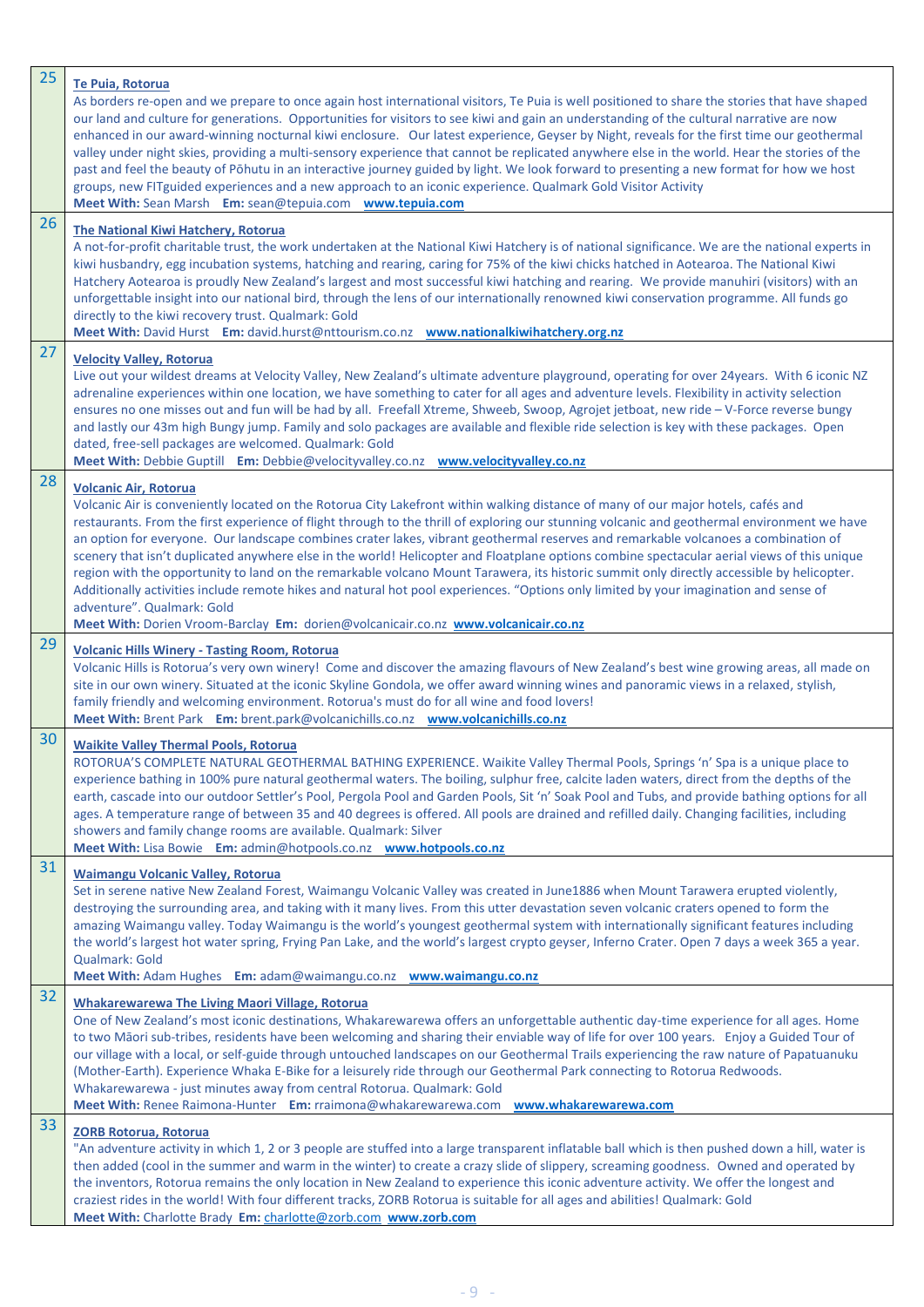|   | <b>Ruapehu</b>                                                                                                                                                                                                                                                                                                                                                                                                                                                                                                                                                                                                                                                                                                                                                                                                                                                                                                                                                                                                                                         |
|---|--------------------------------------------------------------------------------------------------------------------------------------------------------------------------------------------------------------------------------------------------------------------------------------------------------------------------------------------------------------------------------------------------------------------------------------------------------------------------------------------------------------------------------------------------------------------------------------------------------------------------------------------------------------------------------------------------------------------------------------------------------------------------------------------------------------------------------------------------------------------------------------------------------------------------------------------------------------------------------------------------------------------------------------------------------|
| 1 | <b>Adrift Tongariro, Ruapehu</b><br>We are an outdoor adventure guiding company, based out of Taupo and Ruapehu located in the centre of the North Island. We specialize<br>in trekking, hiking and canoeing adventures throughout the Whanganui and Tongariro National Parks, including New Zealand's best day<br>one-day walk, The Tongariro Alpine Crossing and the famous Whanganui River 1 or 3 day Canoe tour. We operate all year, summer and<br>winter and whether you're a novice or keen adventurer we have a tour to suit.<br>Professionally we have had 21 years of experience and personally far more with qualified instructors. Adrift is qualified and is registered<br>with NZ Worksafe DoC Qualmark and has yearly 3rd party external safety audits. Our guides will ensure your safety whilst explaining the<br>geography, history, culture and flora and fauna of the Tongariro and Whanganui National Parks, and New Zealand. Qualmark: Silver<br>Meet With: Stewart Barclay Em: trade@adriftnz.co.nz Website: www.adriftnz.co.nz |
| 2 | <b>Blue Duck Station, Ruapehu</b><br>Set on the banks of the Whanganui and Retaruke rivers, Blue Duck Station is a conservation focused working sheep and beef station and<br>tourism destination. Offering a variety of outdoor activities and lodges including multi-day horse treks, jet boating on the Whanganui river,<br>ATV bush safaris as well as being based on the Mountains to Sea cycle trail and Whanganui journey.Blue Duck Station is also home to The<br>Chef's Table at Blue Duck Station, a top of the world fine dining restaurant and overnight experience. Qualmark: Gold<br>Meet With: Dan Steele / Melissa Rickards Em: info@blueduckstation.co.nz Website: www.blueduckstation.co.nz                                                                                                                                                                                                                                                                                                                                          |
| 3 | <b>Chateau Tongariro Hotel, Ruapehu</b><br>Originally built in 1929, Chateau Tongariro Hotel is steeped in the rich history and charm of another era. From opulent lounges and<br>gracious dining rooms to the breathtakingly rugged scenery of the Tongariro National Park, the entire experience will be wrapped in an<br>atmosphere of refined elegance and natural beauty. If you are looking for a venue that oozes ambience, there is no place better than the<br>Chateau Tongariro Hotel. Qualmark: Silver<br>Meet With: Athena Kuan Em: athena.kuan@bayviewhotels.com Website: www.chateau.co.nz                                                                                                                                                                                                                                                                                                                                                                                                                                               |
| 4 | Forgotten World Adventures, Ruapehu<br>Forgotten World Adventures, specialists in adventures into the very heart of the beautiful King Country in Ruapehu. Our unique guided<br>tours along a 100yr old, abandoned railway line in self-driven, converted golf carts allows you to enjoy the rare vistas and authentic<br>storytelling in comfort. Learn about the history of the region as well as the amazing engineering feats that took 31 years to complete<br>through hand-dug tunnels and heritage bridges that opened the interior of the Central North Island.<br>Hear about our newest product the Rhine of the Pacific - a magical 3 night/4-day adventure based around New Zealand's longest navigable<br>river, and the most culturally significant awa, the breath-taking Whanganui River. Qualmark: Silver<br>Meet With: Kara Matheson, General Manager Em: kara@fwa.co.nz Website: www.forgottenworldadventures.co.nz                                                                                                                  |
| 5 | Manuka Lodge, Ruapehu<br>Manuka Lodge is an upmarket bed and breakfast located in the charmingly picturesque mountain town of Ohakune. We have a genuine<br>passion for providing first-class accommodation and hospitality to complement and enhance your time spent in the beautiful Ruapehu<br>region. We offer 4 elegantly appointed ensuite rooms with a range of configurations as required, a spacious guest lounge, an outdoor<br>deck, open log fire, an outdoor spa pool and beautiful views of Mt Ruapehu. Full breakfast is offered daily with home baked bread and<br>fresh locally sourced ingredients. Qualmark: Silver<br>Meet With: Alan and Susan Hancorn Em: stay@manukalodgenz.co.nz Website: www.manukalodgenz.com                                                                                                                                                                                                                                                                                                                |
| 6 | National Army Museum Te Mata Toa, Ruapehu<br>This world class museum tells the important story of how NZ's military history helped shape our nation. It's home to a very rich collection<br>of artefacts that support personal stories of courage, honour and sacrifice. Many enjoy a personal guided premium experience and lunch<br>in the themed Mess Tent cafe. Other services include Gift Shop, Research Centre, Kids HQ, tailored education programs, and Roimata<br>Pounamu Tears on Greenstone Memorial. Located on NZ's largest Army training camp and at the end of the famous 'Desert Road' the<br>Museum overlooks the majestic Mt Ruapehu and Mt Ngauruhoe. Qualmark: Silver<br>Meet With: Nicola Bennett Em: nicola.bennett@nzdf.mil.nz Website: www.armymuseum.co.nz                                                                                                                                                                                                                                                                   |
| 7 | Nevalea Alpacas, Ruapehu<br>Nevalea Alpacas, the largest alpaca farm in New Zealand. We offer visitors 'The Ultimate Alpaca Experience' an opportunity to get up close<br>to the alpacas, hand feed them and feel just how soft and cuddly they are. We operate alpaca treks & walks, visitors can walk an alpaca<br>around the farm and see hundreds of alpacas come greet them in the hills, with spectacular views surrounded by alpacas.<br>We have baby alpacas all year-round, visitors can have a cuddle with them. Great up close and personal experiences and chances for<br>amazing photos with a newly added 'Picnics with our Alpacas' tour - a relaxing option to enjoy after their activity. We recently built a<br>larger shop and have alpaca knitwear that's made onsite for sale. Qualmark: Bronze<br>Meet With: Kellie Dodd Em: leonie@nevaleaalpacas.co.nz Website: www.nevaleaalpacas.co.nz                                                                                                                                       |
| 8 | <b>Nightsky Cottage, Ruapehu</b><br>Welcome to the Nightsky Cottage Experience where you'll be taken on an enchanting, totally relaxing journey into a unique 100% New<br>Zealand Native Bush environment. Your Nightsky Cottage Experience begins from the moment you step out of your car and walk down the<br>50 mtr boardwalk towards the hidden award-winning gem that is the Nightsky Cottage. Indulge in a 100% private, luxurious 5-star oasis<br>that will leave you rejuvenated and reconnected with nature in a true zero-waste and sustainable environment. Qualmark:5 stars Gold<br>Meet With: Carel Sietses Em: info@nightskycottage.co.nz Website: www.nightskycottage.co.nz                                                                                                                                                                                                                                                                                                                                                            |
| 9 | <b>Owhango Adventures, Ruapehu</b><br>Owhango Adventures offer self-guided and cultural guided canoe and kayak trips on the Whanganui River. All our cultural navigators are<br>tangata awa, people of the river, and have access to unique places and accommodation along the river including traditional marae that are<br>not available to outside groups. We also offer Tongariro Alpine Crossing shuttle runs, 42 Traverse mountain biking shuttles, a licensed bar<br>and restaurant, and accommodation for up to 22 people. We are Department of Conservation and Adventure Mark approved and<br>accredited. Qualmark: Bronze<br>Meet With: Willie Huch Em: info@owhangoadventures.co.nz Website: www.canoewhanganuiriver.com                                                                                                                                                                                                                                                                                                                   |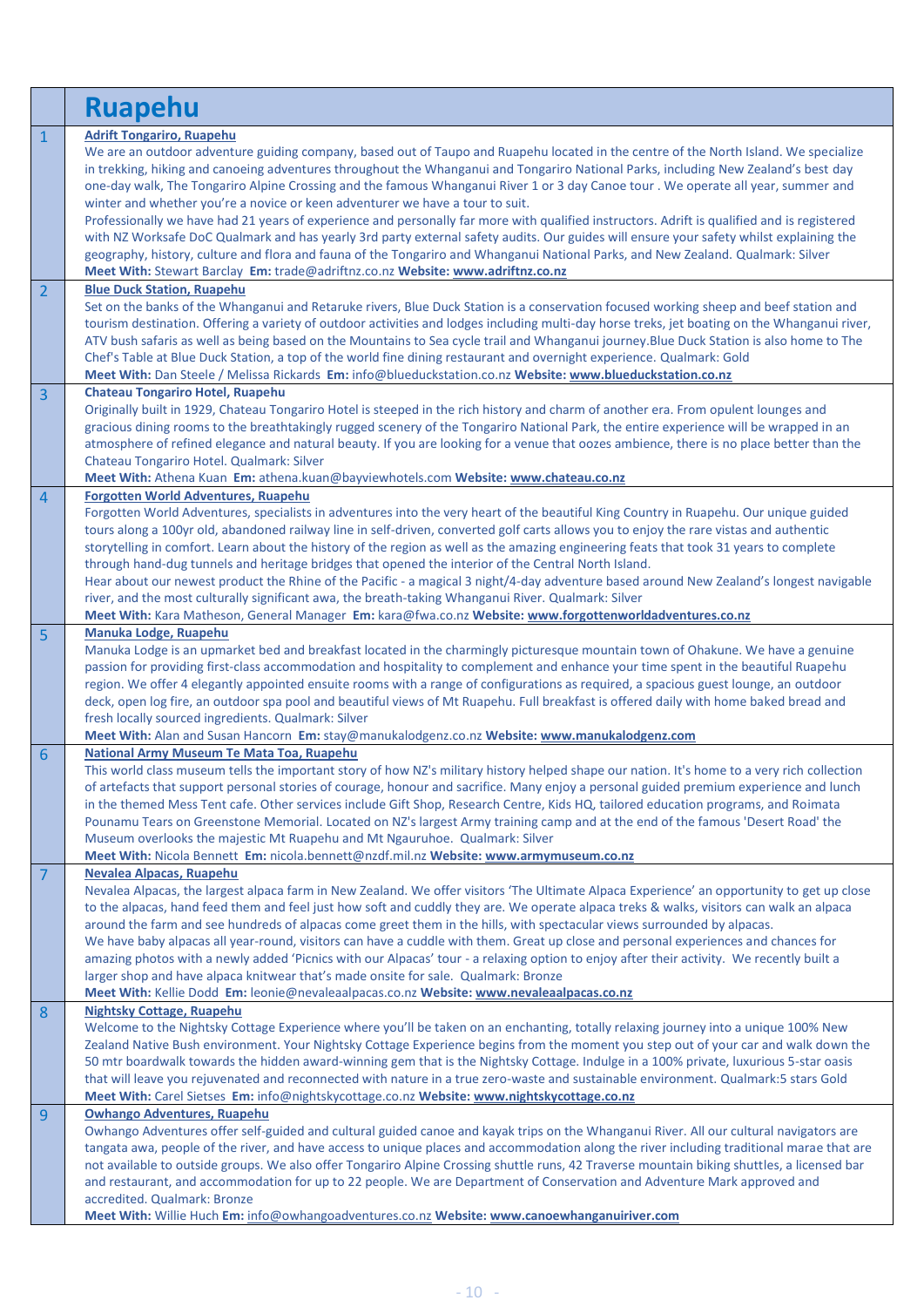| Glenn was a manager of the Taupo trout fishery and Taranaki Fish & Game. With a lifetime spent working and playing in New Zealand's<br>wild places and rivers, and combined with an extensive background in ecology Glenn thrives on sharing this perspective of NZ in his<br>relaxed low key way.<br>Carolyn has a background in hospitality including operating her own successful country cafe. She has an exquisite eye for detail and<br>between Carolyn and Glenn they combine some diverse and often unique skills in a very easy and natural way to further enhance your<br>visit. Qualmark: Silver 4 star plus<br>Meet With: Glenn Maclean Em: glenn@retarukecountryestate.co.nz Website: www.retarukecountryestate.co.nz<br>Ruapehu Country Lodge, Ruapehu<br>11<br>Welcome to Ruapehu Country Lodge. Tongariro National Park is the home of the world-renowned Tongariro Crossing and hosts many<br>cycle trails and nature walks. It is also the home of New Zealand's Whakapapa, Tūroa and Tukino ski fields.<br>Nestled close by is Ruapehu Country Lodge - the perfect base for your stay. Marie and Bernie invite you to stay in their superior boutique<br>bed and breakfast accommodation, and enjoy their hospitality. Located just 5km out of Ohakune and 15 minutes from Tongariro National<br>Park, Ruapehu Country Lodge also backs onto the Waimarino Golf Course. Experience a tranquil atmosphere and enjoy the expansive<br>gardens. Relax in the comfort of your private courtyard. Whether you wish to break your journey or you are planning time away from the<br>city, this is the perfect countryside bed and breakfast retreat. Qualmark: Bronze 4+ boutique and lodge<br>Meet With: Bernie and Marie Prendergast Em: enquiries@ruapehucountrylodge.co.nz Website: www.Ruapehucountrylodge.co.nz<br><b>Skotel Alpine Resort, Ruapehu</b><br>12<br>A true alpine lodge retreat nestled in tussock in Whakapapa Village in the heart of the UNESCO Dual World Heritage Site of Tongariro<br>National Park, and away from the hustle and bustle of the city. Hiking trails start directly at the hotel for the Tongariro Northern Circuit,<br>Tama Lakes & Taranaki Falls tracks. Mount Ruapehu's Whakapapa ski field and the Sky Waka are a 6km drive up the mountain.<br>The hotel offers guests a one stop shop with 13 different room types, something for everyone. Restaurant, bar, packed lunches, spa,<br>sauna, gym, ski & board rental shop & shuttles to Tongariro Alpine Crossing, Ski field & train & bus station. NZ owners on site.<br>Meet With: Kaz Clarkson Em: manager@skotel.co.nz Website: www.skotel.co.nz<br><b>Snowy Waters Lodge, Ruapehu</b><br>13<br>Located within two National Parks; Tongariro and Whanganui, Snowy Waters Lodge is set within 5 acres of park-like grounds, bursting with<br>rustic charm and boasting magnificent views of Mt Ruapehu.<br>The Old Nurses Home, Doctors Residence and the newly renovated Matrons Quarters offer a variety of unique accommodation options<br>along with well appointed special event facilities. Centrally located within a half hours drive of the Tongariro Alpine Crossing, the Ohakune<br>Old Coach Road, jet boat tours to the Bridge to Nowhere and several mountain bike and hiking trails. Qualmark: Silver 3.5* Holiday Home<br>Meet With: Sandy Waters Em: info@snowywaterslodge.co.nz Website: www.snowywaterslodge.co.nz<br>The Old Post Office Lodge Holiday Home, Ruapehu<br>14<br>Owhango Village's historic OLD POST OFFICE renovated beautifully into a gorgeous 7-bedroom art-deco Holiday Home - base-camp to the<br>Ruapehu District! The OLD POST OFFICE can be booked as either the opulent 1-4 bedroom West-Wing with exclusive use of the Back Deck;<br>or just the elegant simpler 2-3 bedroom East-Wing; or exclusive use of the entire 7-Bedroom Lodge accommodating up to 18 guests.<br>Facilities include: Seven gorgeous Bedrooms (6 x Queen/Doubles, plus Dorm Room), Opulent Gatsby-style Lounge, Two fabulous Kitchen-<br>Dining-Laundries, Drying Room cupboard, and Gun Vault (with Ammo safe), Lockable Garage for storing outdoor gear, Back Deck with<br>Finnish sauna cabin, Alpine spa-pool & Fire-pit. Qualmark: Bronze (under review for Silver)<br>Meet With: Kathy Fray (Owner) Em: info@theoldpostofficelodge.co.nz Website: www.TheOldPostOfficeLodge.co.nz | 10 | <b>Retaruke Country Estate, Ruapehu</b> |
|--------------------------------------------------------------------------------------------------------------------------------------------------------------------------------------------------------------------------------------------------------------------------------------------------------------------------------------------------------------------------------------------------------------------------------------------------------------------------------------------------------------------------------------------------------------------------------------------------------------------------------------------------------------------------------------------------------------------------------------------------------------------------------------------------------------------------------------------------------------------------------------------------------------------------------------------------------------------------------------------------------------------------------------------------------------------------------------------------------------------------------------------------------------------------------------------------------------------------------------------------------------------------------------------------------------------------------------------------------------------------------------------------------------------------------------------------------------------------------------------------------------------------------------------------------------------------------------------------------------------------------------------------------------------------------------------------------------------------------------------------------------------------------------------------------------------------------------------------------------------------------------------------------------------------------------------------------------------------------------------------------------------------------------------------------------------------------------------------------------------------------------------------------------------------------------------------------------------------------------------------------------------------------------------------------------------------------------------------------------------------------------------------------------------------------------------------------------------------------------------------------------------------------------------------------------------------------------------------------------------------------------------------------------------------------------------------------------------------------------------------------------------------------------------------------------------------------------------------------------------------------------------------------------------------------------------------------------------------------------------------------------------------------------------------------------------------------------------------------------------------------------------------------------------------------------------------------------------------------------------------------------------------------------------------------------------------------------------------------------------------------------------------------------------------------------------------------------------------------------------------------------------------------------------------------------------------------------------------------------------------------------------------------------------------------------------------------------------------------------------------------------------------------------------------------------------------------------------------------------------------------------------------------------------------------------------------------------------------------------------------------------------------------------------------------------------------------------------------------------------------------------------------------------------------------------------------------------------------------------------------------------------------------------------------------------------------------------------------------------------------------------------------------------------------|----|-----------------------------------------|
|                                                                                                                                                                                                                                                                                                                                                                                                                                                                                                                                                                                                                                                                                                                                                                                                                                                                                                                                                                                                                                                                                                                                                                                                                                                                                                                                                                                                                                                                                                                                                                                                                                                                                                                                                                                                                                                                                                                                                                                                                                                                                                                                                                                                                                                                                                                                                                                                                                                                                                                                                                                                                                                                                                                                                                                                                                                                                                                                                                                                                                                                                                                                                                                                                                                                                                                                                                                                                                                                                                                                                                                                                                                                                                                                                                                                                                                                                                                                                                                                                                                                                                                                                                                                                                                                                                                                                                                                                          |    |                                         |
|                                                                                                                                                                                                                                                                                                                                                                                                                                                                                                                                                                                                                                                                                                                                                                                                                                                                                                                                                                                                                                                                                                                                                                                                                                                                                                                                                                                                                                                                                                                                                                                                                                                                                                                                                                                                                                                                                                                                                                                                                                                                                                                                                                                                                                                                                                                                                                                                                                                                                                                                                                                                                                                                                                                                                                                                                                                                                                                                                                                                                                                                                                                                                                                                                                                                                                                                                                                                                                                                                                                                                                                                                                                                                                                                                                                                                                                                                                                                                                                                                                                                                                                                                                                                                                                                                                                                                                                                                          |    |                                         |
|                                                                                                                                                                                                                                                                                                                                                                                                                                                                                                                                                                                                                                                                                                                                                                                                                                                                                                                                                                                                                                                                                                                                                                                                                                                                                                                                                                                                                                                                                                                                                                                                                                                                                                                                                                                                                                                                                                                                                                                                                                                                                                                                                                                                                                                                                                                                                                                                                                                                                                                                                                                                                                                                                                                                                                                                                                                                                                                                                                                                                                                                                                                                                                                                                                                                                                                                                                                                                                                                                                                                                                                                                                                                                                                                                                                                                                                                                                                                                                                                                                                                                                                                                                                                                                                                                                                                                                                                                          |    |                                         |
|                                                                                                                                                                                                                                                                                                                                                                                                                                                                                                                                                                                                                                                                                                                                                                                                                                                                                                                                                                                                                                                                                                                                                                                                                                                                                                                                                                                                                                                                                                                                                                                                                                                                                                                                                                                                                                                                                                                                                                                                                                                                                                                                                                                                                                                                                                                                                                                                                                                                                                                                                                                                                                                                                                                                                                                                                                                                                                                                                                                                                                                                                                                                                                                                                                                                                                                                                                                                                                                                                                                                                                                                                                                                                                                                                                                                                                                                                                                                                                                                                                                                                                                                                                                                                                                                                                                                                                                                                          |    |                                         |
|                                                                                                                                                                                                                                                                                                                                                                                                                                                                                                                                                                                                                                                                                                                                                                                                                                                                                                                                                                                                                                                                                                                                                                                                                                                                                                                                                                                                                                                                                                                                                                                                                                                                                                                                                                                                                                                                                                                                                                                                                                                                                                                                                                                                                                                                                                                                                                                                                                                                                                                                                                                                                                                                                                                                                                                                                                                                                                                                                                                                                                                                                                                                                                                                                                                                                                                                                                                                                                                                                                                                                                                                                                                                                                                                                                                                                                                                                                                                                                                                                                                                                                                                                                                                                                                                                                                                                                                                                          |    |                                         |
|                                                                                                                                                                                                                                                                                                                                                                                                                                                                                                                                                                                                                                                                                                                                                                                                                                                                                                                                                                                                                                                                                                                                                                                                                                                                                                                                                                                                                                                                                                                                                                                                                                                                                                                                                                                                                                                                                                                                                                                                                                                                                                                                                                                                                                                                                                                                                                                                                                                                                                                                                                                                                                                                                                                                                                                                                                                                                                                                                                                                                                                                                                                                                                                                                                                                                                                                                                                                                                                                                                                                                                                                                                                                                                                                                                                                                                                                                                                                                                                                                                                                                                                                                                                                                                                                                                                                                                                                                          |    |                                         |
|                                                                                                                                                                                                                                                                                                                                                                                                                                                                                                                                                                                                                                                                                                                                                                                                                                                                                                                                                                                                                                                                                                                                                                                                                                                                                                                                                                                                                                                                                                                                                                                                                                                                                                                                                                                                                                                                                                                                                                                                                                                                                                                                                                                                                                                                                                                                                                                                                                                                                                                                                                                                                                                                                                                                                                                                                                                                                                                                                                                                                                                                                                                                                                                                                                                                                                                                                                                                                                                                                                                                                                                                                                                                                                                                                                                                                                                                                                                                                                                                                                                                                                                                                                                                                                                                                                                                                                                                                          |    |                                         |
|                                                                                                                                                                                                                                                                                                                                                                                                                                                                                                                                                                                                                                                                                                                                                                                                                                                                                                                                                                                                                                                                                                                                                                                                                                                                                                                                                                                                                                                                                                                                                                                                                                                                                                                                                                                                                                                                                                                                                                                                                                                                                                                                                                                                                                                                                                                                                                                                                                                                                                                                                                                                                                                                                                                                                                                                                                                                                                                                                                                                                                                                                                                                                                                                                                                                                                                                                                                                                                                                                                                                                                                                                                                                                                                                                                                                                                                                                                                                                                                                                                                                                                                                                                                                                                                                                                                                                                                                                          |    |                                         |
|                                                                                                                                                                                                                                                                                                                                                                                                                                                                                                                                                                                                                                                                                                                                                                                                                                                                                                                                                                                                                                                                                                                                                                                                                                                                                                                                                                                                                                                                                                                                                                                                                                                                                                                                                                                                                                                                                                                                                                                                                                                                                                                                                                                                                                                                                                                                                                                                                                                                                                                                                                                                                                                                                                                                                                                                                                                                                                                                                                                                                                                                                                                                                                                                                                                                                                                                                                                                                                                                                                                                                                                                                                                                                                                                                                                                                                                                                                                                                                                                                                                                                                                                                                                                                                                                                                                                                                                                                          |    |                                         |
|                                                                                                                                                                                                                                                                                                                                                                                                                                                                                                                                                                                                                                                                                                                                                                                                                                                                                                                                                                                                                                                                                                                                                                                                                                                                                                                                                                                                                                                                                                                                                                                                                                                                                                                                                                                                                                                                                                                                                                                                                                                                                                                                                                                                                                                                                                                                                                                                                                                                                                                                                                                                                                                                                                                                                                                                                                                                                                                                                                                                                                                                                                                                                                                                                                                                                                                                                                                                                                                                                                                                                                                                                                                                                                                                                                                                                                                                                                                                                                                                                                                                                                                                                                                                                                                                                                                                                                                                                          |    |                                         |
|                                                                                                                                                                                                                                                                                                                                                                                                                                                                                                                                                                                                                                                                                                                                                                                                                                                                                                                                                                                                                                                                                                                                                                                                                                                                                                                                                                                                                                                                                                                                                                                                                                                                                                                                                                                                                                                                                                                                                                                                                                                                                                                                                                                                                                                                                                                                                                                                                                                                                                                                                                                                                                                                                                                                                                                                                                                                                                                                                                                                                                                                                                                                                                                                                                                                                                                                                                                                                                                                                                                                                                                                                                                                                                                                                                                                                                                                                                                                                                                                                                                                                                                                                                                                                                                                                                                                                                                                                          |    |                                         |
|                                                                                                                                                                                                                                                                                                                                                                                                                                                                                                                                                                                                                                                                                                                                                                                                                                                                                                                                                                                                                                                                                                                                                                                                                                                                                                                                                                                                                                                                                                                                                                                                                                                                                                                                                                                                                                                                                                                                                                                                                                                                                                                                                                                                                                                                                                                                                                                                                                                                                                                                                                                                                                                                                                                                                                                                                                                                                                                                                                                                                                                                                                                                                                                                                                                                                                                                                                                                                                                                                                                                                                                                                                                                                                                                                                                                                                                                                                                                                                                                                                                                                                                                                                                                                                                                                                                                                                                                                          |    |                                         |
|                                                                                                                                                                                                                                                                                                                                                                                                                                                                                                                                                                                                                                                                                                                                                                                                                                                                                                                                                                                                                                                                                                                                                                                                                                                                                                                                                                                                                                                                                                                                                                                                                                                                                                                                                                                                                                                                                                                                                                                                                                                                                                                                                                                                                                                                                                                                                                                                                                                                                                                                                                                                                                                                                                                                                                                                                                                                                                                                                                                                                                                                                                                                                                                                                                                                                                                                                                                                                                                                                                                                                                                                                                                                                                                                                                                                                                                                                                                                                                                                                                                                                                                                                                                                                                                                                                                                                                                                                          |    |                                         |
|                                                                                                                                                                                                                                                                                                                                                                                                                                                                                                                                                                                                                                                                                                                                                                                                                                                                                                                                                                                                                                                                                                                                                                                                                                                                                                                                                                                                                                                                                                                                                                                                                                                                                                                                                                                                                                                                                                                                                                                                                                                                                                                                                                                                                                                                                                                                                                                                                                                                                                                                                                                                                                                                                                                                                                                                                                                                                                                                                                                                                                                                                                                                                                                                                                                                                                                                                                                                                                                                                                                                                                                                                                                                                                                                                                                                                                                                                                                                                                                                                                                                                                                                                                                                                                                                                                                                                                                                                          |    |                                         |
|                                                                                                                                                                                                                                                                                                                                                                                                                                                                                                                                                                                                                                                                                                                                                                                                                                                                                                                                                                                                                                                                                                                                                                                                                                                                                                                                                                                                                                                                                                                                                                                                                                                                                                                                                                                                                                                                                                                                                                                                                                                                                                                                                                                                                                                                                                                                                                                                                                                                                                                                                                                                                                                                                                                                                                                                                                                                                                                                                                                                                                                                                                                                                                                                                                                                                                                                                                                                                                                                                                                                                                                                                                                                                                                                                                                                                                                                                                                                                                                                                                                                                                                                                                                                                                                                                                                                                                                                                          |    |                                         |
|                                                                                                                                                                                                                                                                                                                                                                                                                                                                                                                                                                                                                                                                                                                                                                                                                                                                                                                                                                                                                                                                                                                                                                                                                                                                                                                                                                                                                                                                                                                                                                                                                                                                                                                                                                                                                                                                                                                                                                                                                                                                                                                                                                                                                                                                                                                                                                                                                                                                                                                                                                                                                                                                                                                                                                                                                                                                                                                                                                                                                                                                                                                                                                                                                                                                                                                                                                                                                                                                                                                                                                                                                                                                                                                                                                                                                                                                                                                                                                                                                                                                                                                                                                                                                                                                                                                                                                                                                          |    |                                         |
|                                                                                                                                                                                                                                                                                                                                                                                                                                                                                                                                                                                                                                                                                                                                                                                                                                                                                                                                                                                                                                                                                                                                                                                                                                                                                                                                                                                                                                                                                                                                                                                                                                                                                                                                                                                                                                                                                                                                                                                                                                                                                                                                                                                                                                                                                                                                                                                                                                                                                                                                                                                                                                                                                                                                                                                                                                                                                                                                                                                                                                                                                                                                                                                                                                                                                                                                                                                                                                                                                                                                                                                                                                                                                                                                                                                                                                                                                                                                                                                                                                                                                                                                                                                                                                                                                                                                                                                                                          |    |                                         |
|                                                                                                                                                                                                                                                                                                                                                                                                                                                                                                                                                                                                                                                                                                                                                                                                                                                                                                                                                                                                                                                                                                                                                                                                                                                                                                                                                                                                                                                                                                                                                                                                                                                                                                                                                                                                                                                                                                                                                                                                                                                                                                                                                                                                                                                                                                                                                                                                                                                                                                                                                                                                                                                                                                                                                                                                                                                                                                                                                                                                                                                                                                                                                                                                                                                                                                                                                                                                                                                                                                                                                                                                                                                                                                                                                                                                                                                                                                                                                                                                                                                                                                                                                                                                                                                                                                                                                                                                                          |    |                                         |
|                                                                                                                                                                                                                                                                                                                                                                                                                                                                                                                                                                                                                                                                                                                                                                                                                                                                                                                                                                                                                                                                                                                                                                                                                                                                                                                                                                                                                                                                                                                                                                                                                                                                                                                                                                                                                                                                                                                                                                                                                                                                                                                                                                                                                                                                                                                                                                                                                                                                                                                                                                                                                                                                                                                                                                                                                                                                                                                                                                                                                                                                                                                                                                                                                                                                                                                                                                                                                                                                                                                                                                                                                                                                                                                                                                                                                                                                                                                                                                                                                                                                                                                                                                                                                                                                                                                                                                                                                          |    |                                         |
|                                                                                                                                                                                                                                                                                                                                                                                                                                                                                                                                                                                                                                                                                                                                                                                                                                                                                                                                                                                                                                                                                                                                                                                                                                                                                                                                                                                                                                                                                                                                                                                                                                                                                                                                                                                                                                                                                                                                                                                                                                                                                                                                                                                                                                                                                                                                                                                                                                                                                                                                                                                                                                                                                                                                                                                                                                                                                                                                                                                                                                                                                                                                                                                                                                                                                                                                                                                                                                                                                                                                                                                                                                                                                                                                                                                                                                                                                                                                                                                                                                                                                                                                                                                                                                                                                                                                                                                                                          |    |                                         |
|                                                                                                                                                                                                                                                                                                                                                                                                                                                                                                                                                                                                                                                                                                                                                                                                                                                                                                                                                                                                                                                                                                                                                                                                                                                                                                                                                                                                                                                                                                                                                                                                                                                                                                                                                                                                                                                                                                                                                                                                                                                                                                                                                                                                                                                                                                                                                                                                                                                                                                                                                                                                                                                                                                                                                                                                                                                                                                                                                                                                                                                                                                                                                                                                                                                                                                                                                                                                                                                                                                                                                                                                                                                                                                                                                                                                                                                                                                                                                                                                                                                                                                                                                                                                                                                                                                                                                                                                                          |    |                                         |
|                                                                                                                                                                                                                                                                                                                                                                                                                                                                                                                                                                                                                                                                                                                                                                                                                                                                                                                                                                                                                                                                                                                                                                                                                                                                                                                                                                                                                                                                                                                                                                                                                                                                                                                                                                                                                                                                                                                                                                                                                                                                                                                                                                                                                                                                                                                                                                                                                                                                                                                                                                                                                                                                                                                                                                                                                                                                                                                                                                                                                                                                                                                                                                                                                                                                                                                                                                                                                                                                                                                                                                                                                                                                                                                                                                                                                                                                                                                                                                                                                                                                                                                                                                                                                                                                                                                                                                                                                          |    |                                         |
|                                                                                                                                                                                                                                                                                                                                                                                                                                                                                                                                                                                                                                                                                                                                                                                                                                                                                                                                                                                                                                                                                                                                                                                                                                                                                                                                                                                                                                                                                                                                                                                                                                                                                                                                                                                                                                                                                                                                                                                                                                                                                                                                                                                                                                                                                                                                                                                                                                                                                                                                                                                                                                                                                                                                                                                                                                                                                                                                                                                                                                                                                                                                                                                                                                                                                                                                                                                                                                                                                                                                                                                                                                                                                                                                                                                                                                                                                                                                                                                                                                                                                                                                                                                                                                                                                                                                                                                                                          |    |                                         |
|                                                                                                                                                                                                                                                                                                                                                                                                                                                                                                                                                                                                                                                                                                                                                                                                                                                                                                                                                                                                                                                                                                                                                                                                                                                                                                                                                                                                                                                                                                                                                                                                                                                                                                                                                                                                                                                                                                                                                                                                                                                                                                                                                                                                                                                                                                                                                                                                                                                                                                                                                                                                                                                                                                                                                                                                                                                                                                                                                                                                                                                                                                                                                                                                                                                                                                                                                                                                                                                                                                                                                                                                                                                                                                                                                                                                                                                                                                                                                                                                                                                                                                                                                                                                                                                                                                                                                                                                                          |    |                                         |
|                                                                                                                                                                                                                                                                                                                                                                                                                                                                                                                                                                                                                                                                                                                                                                                                                                                                                                                                                                                                                                                                                                                                                                                                                                                                                                                                                                                                                                                                                                                                                                                                                                                                                                                                                                                                                                                                                                                                                                                                                                                                                                                                                                                                                                                                                                                                                                                                                                                                                                                                                                                                                                                                                                                                                                                                                                                                                                                                                                                                                                                                                                                                                                                                                                                                                                                                                                                                                                                                                                                                                                                                                                                                                                                                                                                                                                                                                                                                                                                                                                                                                                                                                                                                                                                                                                                                                                                                                          |    |                                         |
|                                                                                                                                                                                                                                                                                                                                                                                                                                                                                                                                                                                                                                                                                                                                                                                                                                                                                                                                                                                                                                                                                                                                                                                                                                                                                                                                                                                                                                                                                                                                                                                                                                                                                                                                                                                                                                                                                                                                                                                                                                                                                                                                                                                                                                                                                                                                                                                                                                                                                                                                                                                                                                                                                                                                                                                                                                                                                                                                                                                                                                                                                                                                                                                                                                                                                                                                                                                                                                                                                                                                                                                                                                                                                                                                                                                                                                                                                                                                                                                                                                                                                                                                                                                                                                                                                                                                                                                                                          |    |                                         |
|                                                                                                                                                                                                                                                                                                                                                                                                                                                                                                                                                                                                                                                                                                                                                                                                                                                                                                                                                                                                                                                                                                                                                                                                                                                                                                                                                                                                                                                                                                                                                                                                                                                                                                                                                                                                                                                                                                                                                                                                                                                                                                                                                                                                                                                                                                                                                                                                                                                                                                                                                                                                                                                                                                                                                                                                                                                                                                                                                                                                                                                                                                                                                                                                                                                                                                                                                                                                                                                                                                                                                                                                                                                                                                                                                                                                                                                                                                                                                                                                                                                                                                                                                                                                                                                                                                                                                                                                                          |    |                                         |
|                                                                                                                                                                                                                                                                                                                                                                                                                                                                                                                                                                                                                                                                                                                                                                                                                                                                                                                                                                                                                                                                                                                                                                                                                                                                                                                                                                                                                                                                                                                                                                                                                                                                                                                                                                                                                                                                                                                                                                                                                                                                                                                                                                                                                                                                                                                                                                                                                                                                                                                                                                                                                                                                                                                                                                                                                                                                                                                                                                                                                                                                                                                                                                                                                                                                                                                                                                                                                                                                                                                                                                                                                                                                                                                                                                                                                                                                                                                                                                                                                                                                                                                                                                                                                                                                                                                                                                                                                          |    |                                         |
|                                                                                                                                                                                                                                                                                                                                                                                                                                                                                                                                                                                                                                                                                                                                                                                                                                                                                                                                                                                                                                                                                                                                                                                                                                                                                                                                                                                                                                                                                                                                                                                                                                                                                                                                                                                                                                                                                                                                                                                                                                                                                                                                                                                                                                                                                                                                                                                                                                                                                                                                                                                                                                                                                                                                                                                                                                                                                                                                                                                                                                                                                                                                                                                                                                                                                                                                                                                                                                                                                                                                                                                                                                                                                                                                                                                                                                                                                                                                                                                                                                                                                                                                                                                                                                                                                                                                                                                                                          |    |                                         |
|                                                                                                                                                                                                                                                                                                                                                                                                                                                                                                                                                                                                                                                                                                                                                                                                                                                                                                                                                                                                                                                                                                                                                                                                                                                                                                                                                                                                                                                                                                                                                                                                                                                                                                                                                                                                                                                                                                                                                                                                                                                                                                                                                                                                                                                                                                                                                                                                                                                                                                                                                                                                                                                                                                                                                                                                                                                                                                                                                                                                                                                                                                                                                                                                                                                                                                                                                                                                                                                                                                                                                                                                                                                                                                                                                                                                                                                                                                                                                                                                                                                                                                                                                                                                                                                                                                                                                                                                                          |    |                                         |
|                                                                                                                                                                                                                                                                                                                                                                                                                                                                                                                                                                                                                                                                                                                                                                                                                                                                                                                                                                                                                                                                                                                                                                                                                                                                                                                                                                                                                                                                                                                                                                                                                                                                                                                                                                                                                                                                                                                                                                                                                                                                                                                                                                                                                                                                                                                                                                                                                                                                                                                                                                                                                                                                                                                                                                                                                                                                                                                                                                                                                                                                                                                                                                                                                                                                                                                                                                                                                                                                                                                                                                                                                                                                                                                                                                                                                                                                                                                                                                                                                                                                                                                                                                                                                                                                                                                                                                                                                          |    |                                         |
|                                                                                                                                                                                                                                                                                                                                                                                                                                                                                                                                                                                                                                                                                                                                                                                                                                                                                                                                                                                                                                                                                                                                                                                                                                                                                                                                                                                                                                                                                                                                                                                                                                                                                                                                                                                                                                                                                                                                                                                                                                                                                                                                                                                                                                                                                                                                                                                                                                                                                                                                                                                                                                                                                                                                                                                                                                                                                                                                                                                                                                                                                                                                                                                                                                                                                                                                                                                                                                                                                                                                                                                                                                                                                                                                                                                                                                                                                                                                                                                                                                                                                                                                                                                                                                                                                                                                                                                                                          |    |                                         |
|                                                                                                                                                                                                                                                                                                                                                                                                                                                                                                                                                                                                                                                                                                                                                                                                                                                                                                                                                                                                                                                                                                                                                                                                                                                                                                                                                                                                                                                                                                                                                                                                                                                                                                                                                                                                                                                                                                                                                                                                                                                                                                                                                                                                                                                                                                                                                                                                                                                                                                                                                                                                                                                                                                                                                                                                                                                                                                                                                                                                                                                                                                                                                                                                                                                                                                                                                                                                                                                                                                                                                                                                                                                                                                                                                                                                                                                                                                                                                                                                                                                                                                                                                                                                                                                                                                                                                                                                                          |    |                                         |
|                                                                                                                                                                                                                                                                                                                                                                                                                                                                                                                                                                                                                                                                                                                                                                                                                                                                                                                                                                                                                                                                                                                                                                                                                                                                                                                                                                                                                                                                                                                                                                                                                                                                                                                                                                                                                                                                                                                                                                                                                                                                                                                                                                                                                                                                                                                                                                                                                                                                                                                                                                                                                                                                                                                                                                                                                                                                                                                                                                                                                                                                                                                                                                                                                                                                                                                                                                                                                                                                                                                                                                                                                                                                                                                                                                                                                                                                                                                                                                                                                                                                                                                                                                                                                                                                                                                                                                                                                          |    |                                         |
|                                                                                                                                                                                                                                                                                                                                                                                                                                                                                                                                                                                                                                                                                                                                                                                                                                                                                                                                                                                                                                                                                                                                                                                                                                                                                                                                                                                                                                                                                                                                                                                                                                                                                                                                                                                                                                                                                                                                                                                                                                                                                                                                                                                                                                                                                                                                                                                                                                                                                                                                                                                                                                                                                                                                                                                                                                                                                                                                                                                                                                                                                                                                                                                                                                                                                                                                                                                                                                                                                                                                                                                                                                                                                                                                                                                                                                                                                                                                                                                                                                                                                                                                                                                                                                                                                                                                                                                                                          |    |                                         |
|                                                                                                                                                                                                                                                                                                                                                                                                                                                                                                                                                                                                                                                                                                                                                                                                                                                                                                                                                                                                                                                                                                                                                                                                                                                                                                                                                                                                                                                                                                                                                                                                                                                                                                                                                                                                                                                                                                                                                                                                                                                                                                                                                                                                                                                                                                                                                                                                                                                                                                                                                                                                                                                                                                                                                                                                                                                                                                                                                                                                                                                                                                                                                                                                                                                                                                                                                                                                                                                                                                                                                                                                                                                                                                                                                                                                                                                                                                                                                                                                                                                                                                                                                                                                                                                                                                                                                                                                                          |    |                                         |
|                                                                                                                                                                                                                                                                                                                                                                                                                                                                                                                                                                                                                                                                                                                                                                                                                                                                                                                                                                                                                                                                                                                                                                                                                                                                                                                                                                                                                                                                                                                                                                                                                                                                                                                                                                                                                                                                                                                                                                                                                                                                                                                                                                                                                                                                                                                                                                                                                                                                                                                                                                                                                                                                                                                                                                                                                                                                                                                                                                                                                                                                                                                                                                                                                                                                                                                                                                                                                                                                                                                                                                                                                                                                                                                                                                                                                                                                                                                                                                                                                                                                                                                                                                                                                                                                                                                                                                                                                          |    |                                         |
|                                                                                                                                                                                                                                                                                                                                                                                                                                                                                                                                                                                                                                                                                                                                                                                                                                                                                                                                                                                                                                                                                                                                                                                                                                                                                                                                                                                                                                                                                                                                                                                                                                                                                                                                                                                                                                                                                                                                                                                                                                                                                                                                                                                                                                                                                                                                                                                                                                                                                                                                                                                                                                                                                                                                                                                                                                                                                                                                                                                                                                                                                                                                                                                                                                                                                                                                                                                                                                                                                                                                                                                                                                                                                                                                                                                                                                                                                                                                                                                                                                                                                                                                                                                                                                                                                                                                                                                                                          |    |                                         |

## Tairāwhiti Gisborne

| <b>Cycle Gisborne, Tairäwhiti Gisborne</b>                                                                                                      |
|-------------------------------------------------------------------------------------------------------------------------------------------------|
| Cycle Gisborne is a full service Cycle tourism business providing day and multi day tours throughout the region. We have a number of trade      |
| ready tour products available, but can also supply specific bespoke tours to companies to offer to clients. Qualmark: Silver                    |
| Meet With: Katrina Duncan Em: info@cyclegisborne.com www.cyclegisborne.com                                                                      |
| Dive Tatapouri - Reef Ecology Tour interact with Stingrays, Tairawhiti Gisborne                                                                 |
| Our interactive Reef Ecology tour at Tatapouri is famous for its interaction with Wild Stingrays and is one of the most popular and unique      |
| things to do in New Zealand. Our knowledge guides will walk you across the reef to meet the Tamariki (Children) of Tangaroa the Maori God of    |
| the sea. Whilst meeting the residents of the reef our guides will provide insightful information about the different species you may encounter. |
| Bookings are essential for all tours as they are run around the low tides daily and are weather and sea dependent. Waders and Guide             |
| provided. Suitable for all ages. Qualmark: Silver                                                                                               |
| Meet With: Chris Savage Em: divetatapouri@xtra.co.nz www.divetatapouri.com                                                                      |
|                                                                                                                                                 |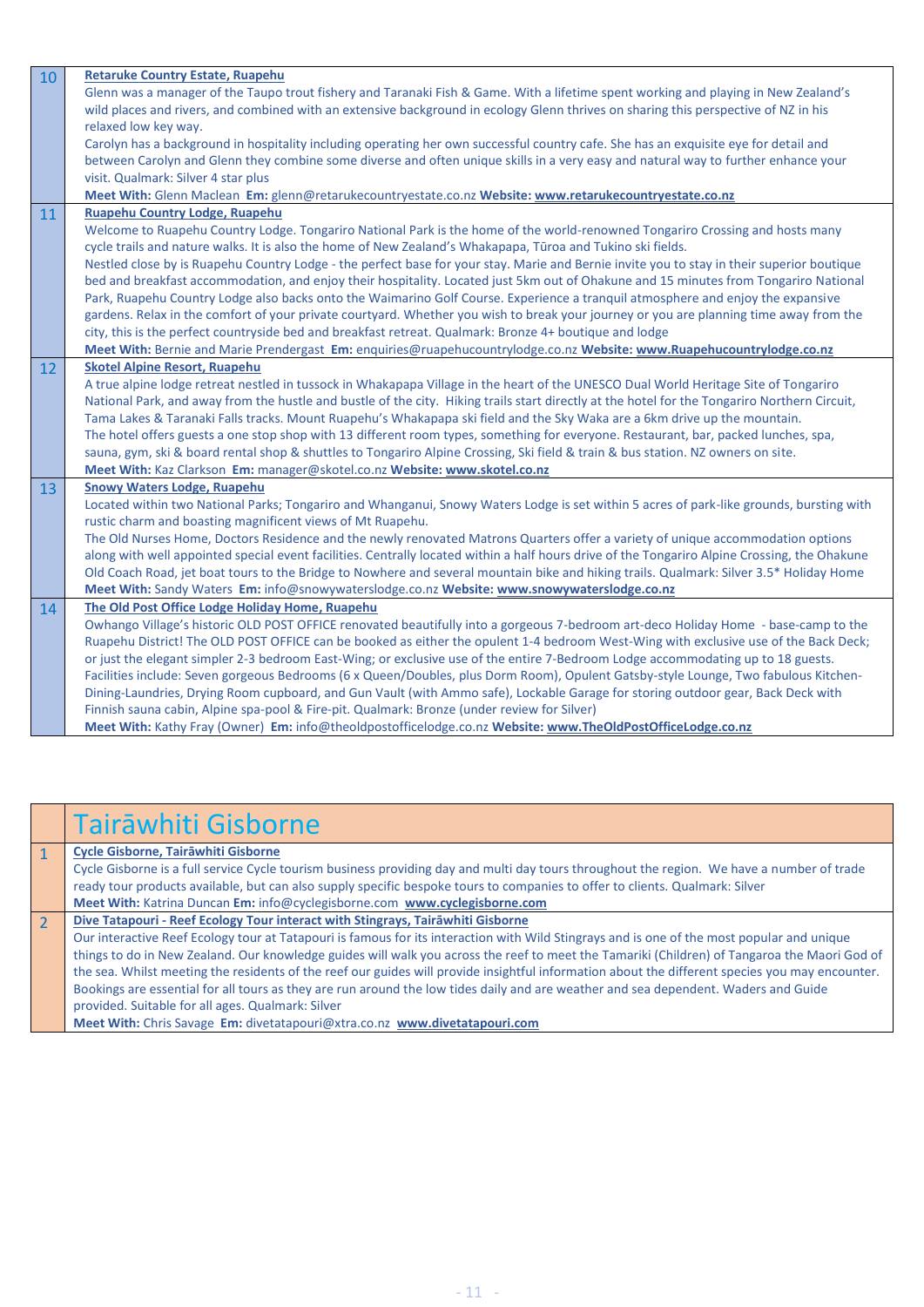|                | Taupo                                                                                                                                                                                                                                                                                                                                                                                                                                                                                                                                                                                                                                                                                                                                                                                                                                                                                                                                                                                                                                                                                                                                                                                                                                                                                                                                                        |
|----------------|--------------------------------------------------------------------------------------------------------------------------------------------------------------------------------------------------------------------------------------------------------------------------------------------------------------------------------------------------------------------------------------------------------------------------------------------------------------------------------------------------------------------------------------------------------------------------------------------------------------------------------------------------------------------------------------------------------------------------------------------------------------------------------------------------------------------------------------------------------------------------------------------------------------------------------------------------------------------------------------------------------------------------------------------------------------------------------------------------------------------------------------------------------------------------------------------------------------------------------------------------------------------------------------------------------------------------------------------------------------|
| $\mathbf{1}$   | Asure PRINCE Motor Lodge, Taupō<br>Located in the centre of Taupo town and only a 2 minute walk from the lake shore. Prince Motor Lodge offers an on-site Licensed<br>Restaurant. 32 Spacious courtyard style units on a single level, all rooms include; air conditioning and are equipped with in-floor heating<br>for the winter months, unlimited high speed fibre based WiFi, 50" SMART TV's with 50+ SKY Satellite Channels. 10 units have large spa                                                                                                                                                                                                                                                                                                                                                                                                                                                                                                                                                                                                                                                                                                                                                                                                                                                                                                   |
|                | baths. Ample off street parking for cars as well as coaches. A prime location only a short walk from Taupo's botique shopping, cafes, bars,<br>restaurants and picturesque lakefront.<br>Meet With: Ron Hunter Em: stay@princemotorlodge.co.nz Website: www.princemotorlodge.co.nz                                                                                                                                                                                                                                                                                                                                                                                                                                                                                                                                                                                                                                                                                                                                                                                                                                                                                                                                                                                                                                                                           |
| $\overline{2}$ | Chris Jolly Outdoors, Taupō                                                                                                                                                                                                                                                                                                                                                                                                                                                                                                                                                                                                                                                                                                                                                                                                                                                                                                                                                                                                                                                                                                                                                                                                                                                                                                                                  |
|                | Founded in 1980 by Chris & Sue Jolly but now owned and operated by their son Simon in partnership with Tuwharetoa Maori Trust Board.<br>Chris Jolly Outdoors boasts an array of offerings, from scenic cruises on Lake Taupō, private charters & corporate events or experience<br>fishing, hiking & biking with some of the region's most experienced guides. Our business is built on having good boats and a great team<br>who love the outdoors and know how to show you a great time while you're in town. It's all about New Zealand's natural environment,<br>the native bush, the clear water, the fish and animals that live here. We are also an Orvis endorsed partner in New Zealand. Qualmark:<br>Gold                                                                                                                                                                                                                                                                                                                                                                                                                                                                                                                                                                                                                                          |
|                | Meet With: Simon Jolly Em: simon@chrisjolly.co.nz Website: www.chrisjolly.co.nz                                                                                                                                                                                                                                                                                                                                                                                                                                                                                                                                                                                                                                                                                                                                                                                                                                                                                                                                                                                                                                                                                                                                                                                                                                                                              |
| $\overline{3}$ | Hilton Lake Taupo, Taupo<br>A resort-style heritage hotel in New Zealand's North Island with stunning views out over Lake Taupo and the surrounding volcanic scenery.<br>The 19th century building combines Victorian charm with modern styling, just 10 minutes from Taupō town centre and 15 minuets from<br>Taupō Airport. The Hotel offers a wide range of room types, from Hilton Guest Rooms through to the grand Presidential Suite. For families,<br>groups and those staying a little longer, one to three bedroom apartments offer convenient and spacious options. The original Terraces<br>Hotel, built in 1889, forms the Heritage Wing with rooms that feature private balconies offering views of Lake Taupō or the picturesque<br>Thermal Springs. The Mountain Wing features Guest Rooms, Junior Suites and self contained Apartments. Enjoy free access to Hilton Lake<br>Taupo's wellbeing facilities. Rejuvenate with a round of tennis, or a workout in the fully equipped gym, enjoy a dip in the naturally heated<br>outdoor pool and spa pool, or relax in the sauna or steam room. Enjoy lakeside views over breakfast or savor dinner in front of a<br>welcoming open fire in Bistro Lago restaurant and bar.<br>Meet With: Milika Taukei Em: Milika.Taukei@Hilton.com Website: www.hilton.com/en/hotels/akllthi-hilton-lake-taupo |
|                | Huka Falls River Cruise, Taupō                                                                                                                                                                                                                                                                                                                                                                                                                                                                                                                                                                                                                                                                                                                                                                                                                                                                                                                                                                                                                                                                                                                                                                                                                                                                                                                               |
| $\overline{4}$ | Huka Falls River Cruise is a scenic river cruise that is suitable for everyone. The Highlight of our cruise is the amazing experience our<br>customers get at Huka Falls. The water level views and experiencing the power of Huka Falls makes our cruise a must do activity while in<br>Taupō or New Zealand. Our cruise is without doubt the best way to experience New Zealand's most visited natural attraction.<br>Cruise time is approximately 1.5 hours. The river conditions are always calm and we operate in all weather. We are licenced for 48<br>passengers. Fantastic value. Retail \$42 for adults and \$15 child. Qualmark: Gold<br>Meet With: Dave Kilmister Em: info@hukafallscruise.co.nz Website: www.hukafallscruise.co.nz                                                                                                                                                                                                                                                                                                                                                                                                                                                                                                                                                                                                              |
| $\overline{5}$ | <b>Taupō Sailing Adventures, Taupō</b>                                                                                                                                                                                                                                                                                                                                                                                                                                                                                                                                                                                                                                                                                                                                                                                                                                                                                                                                                                                                                                                                                                                                                                                                                                                                                                                       |
|                | Experience the best way to explore Lake Taupō and choose the most environmentally friendly way to travel - with a scenic sailing tour to<br>the Maori Rock Carvings or the remote Western Bays of Lake Taupō.<br>Escape the hectic life and join us on our classical sailing boat Kindred Spirit or the iconic Fearless for a true sailing experience. Learn about<br>the history of the lake and the Maori Rock Carvings while listening to the experienced skipper of our family owned and operated company.<br>Qualmark: Silver<br>Meet With: David Nesbitt Em: info@tauposailingadventures.co.nz Website: www.tauposailingadventures.co.nz                                                                                                                                                                                                                                                                                                                                                                                                                                                                                                                                                                                                                                                                                                               |
| 6              | The Olive Rabbit, Boutique Bed and Breakfast, Taupo                                                                                                                                                                                                                                                                                                                                                                                                                                                                                                                                                                                                                                                                                                                                                                                                                                                                                                                                                                                                                                                                                                                                                                                                                                                                                                          |
|                | The Olive Rabbit is a luxurious bed and breakfast in the quiet, riverside location of Tūrangi. Catering just for adults, you can be assured of<br>peace and tranquility with only the local birdlife to interrupt it. Enjoy a guest experience service second to none. The rooms are extremely<br>comfortable, the relaxing spa is welcoming & the delicious breakfasts are memorable.<br>Located near the sought-after Tongariro River and near the mountains of the Central Volcanic Plateau of New Zealand, this hidden gem of<br>a B&B offers the perfect base for exploring this stunning location. Qualmark: Awaiting a visit<br>Meet With: Mary Wood Em: mary.wood@xtra.co.nz Website: www.theoliverabbit.co.nz                                                                                                                                                                                                                                                                                                                                                                                                                                                                                                                                                                                                                                       |
| 7              | Wairakei Resort, Taupo - Bayview Hotels, Taupō                                                                                                                                                                                                                                                                                                                                                                                                                                                                                                                                                                                                                                                                                                                                                                                                                                                                                                                                                                                                                                                                                                                                                                                                                                                                                                               |
|                | Bayview International Hotels & Resorts is a wholly owned subsidiary of Oriental Holdings Berhad, managing a portfolio of 11 city and<br>resort hotels in Australia, New Zealand, Malaysia and Singapore. Wairakei resort is Taupo's largest accommodation provider offering a full<br>service resort, 187 accommodation rooms, restaurants, bars, pools, and health spa, gym, squash courts, tennis courts, 9 hole golf course<br>and more. Bayview Hotels remains a family-run business with an emphasis on exceptional service, comfortable accommodation for every<br>guest, high-quality amenities and dining options, friendly and attentive staff and excellent value for money. Qualmark: Gold - Wairakei<br>Resort Taupō / Silver Chateau Tongariro Hotel                                                                                                                                                                                                                                                                                                                                                                                                                                                                                                                                                                                            |
|                | Meet With: Jolie Hurdley Em: jolie.hurdley@wairakei.co.nz Website: www.bayviewhotels.com                                                                                                                                                                                                                                                                                                                                                                                                                                                                                                                                                                                                                                                                                                                                                                                                                                                                                                                                                                                                                                                                                                                                                                                                                                                                     |
|                |                                                                                                                                                                                                                                                                                                                                                                                                                                                                                                                                                                                                                                                                                                                                                                                                                                                                                                                                                                                                                                                                                                                                                                                                                                                                                                                                                              |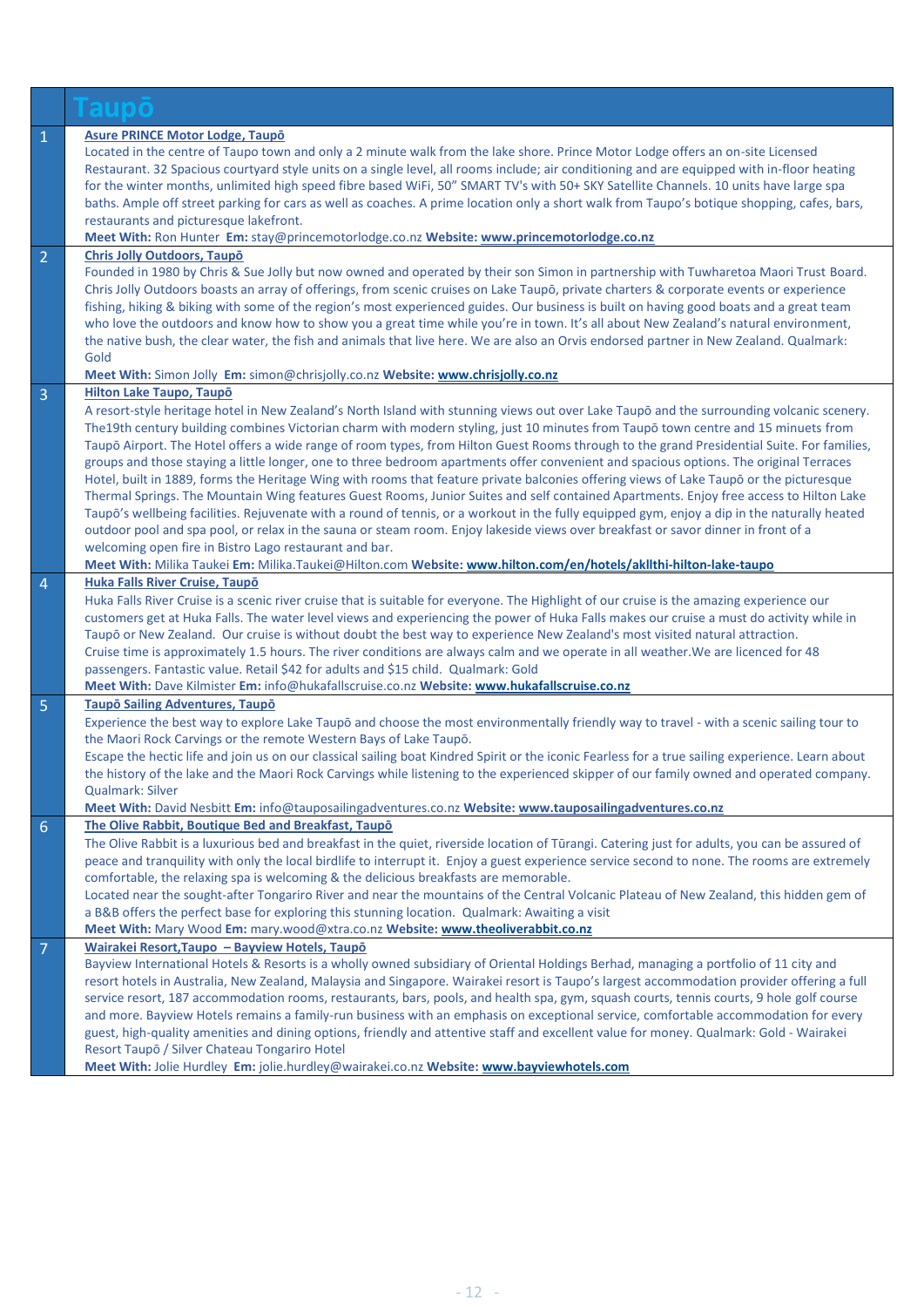|                | <b>The Coromandel</b>                                                                                                                                                                                                                                                                                                                                                                                                                                                                                                                                                                                                                                                                                                                                                                                                                                                                                                                                                                                                                                                                                                             |
|----------------|-----------------------------------------------------------------------------------------------------------------------------------------------------------------------------------------------------------------------------------------------------------------------------------------------------------------------------------------------------------------------------------------------------------------------------------------------------------------------------------------------------------------------------------------------------------------------------------------------------------------------------------------------------------------------------------------------------------------------------------------------------------------------------------------------------------------------------------------------------------------------------------------------------------------------------------------------------------------------------------------------------------------------------------------------------------------------------------------------------------------------------------|
| $\mathbf{1}$   | Hike & Bike Coromandel, Coastal Walkway Tour, The Coromandel<br>Join us on a full day Tour taking in the 10km selfguided hike along the spectacular Coromandel Coastal Walkway, a one-way trail over the<br>tip of the peninsula. The walk features regenerating native forest, rocky outcrops and sprawling farmland coupled with stunning seaviews<br>to Great Barrier Island and beyond. Round off your day with a welcoming afternoon tea and refreshing swim at the safe, sandy beach of<br>Port Jackson. Those still feeling adventurous can elect to bike the mighty coast road home along the beautiful Hauraki Gulf.<br><b>Qualmark: Silver</b><br>Meet With: Leanne Jeffcoat Em: info@hikeandbike.co.nz Website: www.hikeandbike.co.nz                                                                                                                                                                                                                                                                                                                                                                                  |
| $\overline{2}$ | <b>Kiwi Dundee Adventures, The Coromandel</b><br>Kiwi Dundee Adventures is internationally recognised as one of New Zealand's top guiding companies. We offer visitors a variety of deluxe,<br>small group, and private customised tours and walks in The Coromandel and wider New Zealand. We'll take you on an adventure to<br>explore ancient forests, unique wildlife, interesting history, and spectacular beaches and coastal views. We offer one-day private or shared<br>tours for those short on time, with pickups in Auckland and multiple locations throughout The Coromandel. Multi-day tours are also<br>available by request - we'll customise the tour to suit your schedule. Qualmark: Gold<br>Meet With: John Rich Em: kiwi.dundee@xtra.co.nz Website: www.kiwidundee.co.nz                                                                                                                                                                                                                                                                                                                                     |
| 3              | <b>Ocean Leopard Tours, The Coromandel</b><br>Ocean Leopard Tours is based in beautiful Whitianga. Our award-winning scenic boat tours showcase Mercury Bay's stunning coastal<br>paradise, taking you from Whitianga down to Cathedral Cove and beyond. We explore beautiful beaches like Hahei and Lonely Bay, as well<br>as the Te Whanganui O Hei Marine Reserve. You'll see towering rock pinnacles, volcanic blow holes, abundant marine life, huge sea caves<br>and of course, the world famous Cathedral Cove. We offer supreme comfort and sun protection on all our tours and your safety is our<br>priority. 16 seat capacity.<br>Meet With: Zinnia Molly Harris Em: info@oceanleopardtours.co.nz Website: www.oceanleopardtours.co.nz                                                                                                                                                                                                                                                                                                                                                                                 |
| 4              | <b>Waihi Gold Discovery Centre, The Coromandel</b><br>The award-winning Gold Discovery Centre is located in Waihi. It's a key regional visitor hub for a range of activities and all things gold in<br>the Southern Coromandel region. Strategically located between The Coromandel and Bay of Plenty, the Centre provides an outstanding<br>range of visitor experiences including; the Waihi Gold Experience, Gold Mine Tours and Bike Hire and Shuttles for the Hauraki Rail Trail.<br>And new for the 2022/23 summer season - guided Walking and Bike Tours through the stunning Karangahake Gorge. The Gold Discovery<br>Centre caters for FIT, Group and Cruise customers. Qualmark: Silver<br>Meet With: Eddie Morrow Em: eddiem@golddiscoverycentre.co.nz Website: www.golddiscoverycentre.co.nz                                                                                                                                                                                                                                                                                                                          |
| 5              | <b>Wairua Lodge - Rainforest River Retreat, The Coromandel</b><br>Wairua Lodge is not your ordinary BnB! Voted by Trip Advisor as the best BnB in the South Pacific, Wairua Lodge is set in 15 acres of<br>stunning rainforest and offers four beautifully renovated double rooms and a charming two-bedroom self-contained apartment which was<br>completely updated in 2020. Wairua Lodge is 15km south of the lovely beach town of Whitianga and just a 30-minute drive from two of<br>The Coromandel's most popular scenic destinations - Hot Water Beach and Cathedral Cove. New Chum Beach, voted one of the Top 10<br>beaches in the world, is just a 45-minute drive away.<br>If R&R is what you are looking for, then Wairua Lodge is the place to go. Our treetop bathhouse looks straight out into the forest and the<br>outdoor spa bath gives you the chance to marvel at the stars of the southern hemisphere. The more active can get out and enjoy our<br>rainforest trails or swim in one of our two gorgeous swimming holes.<br>Meet With: Baumberger Em: info@wairualodge.co.nz Website: www.wairualodge.co.nz |